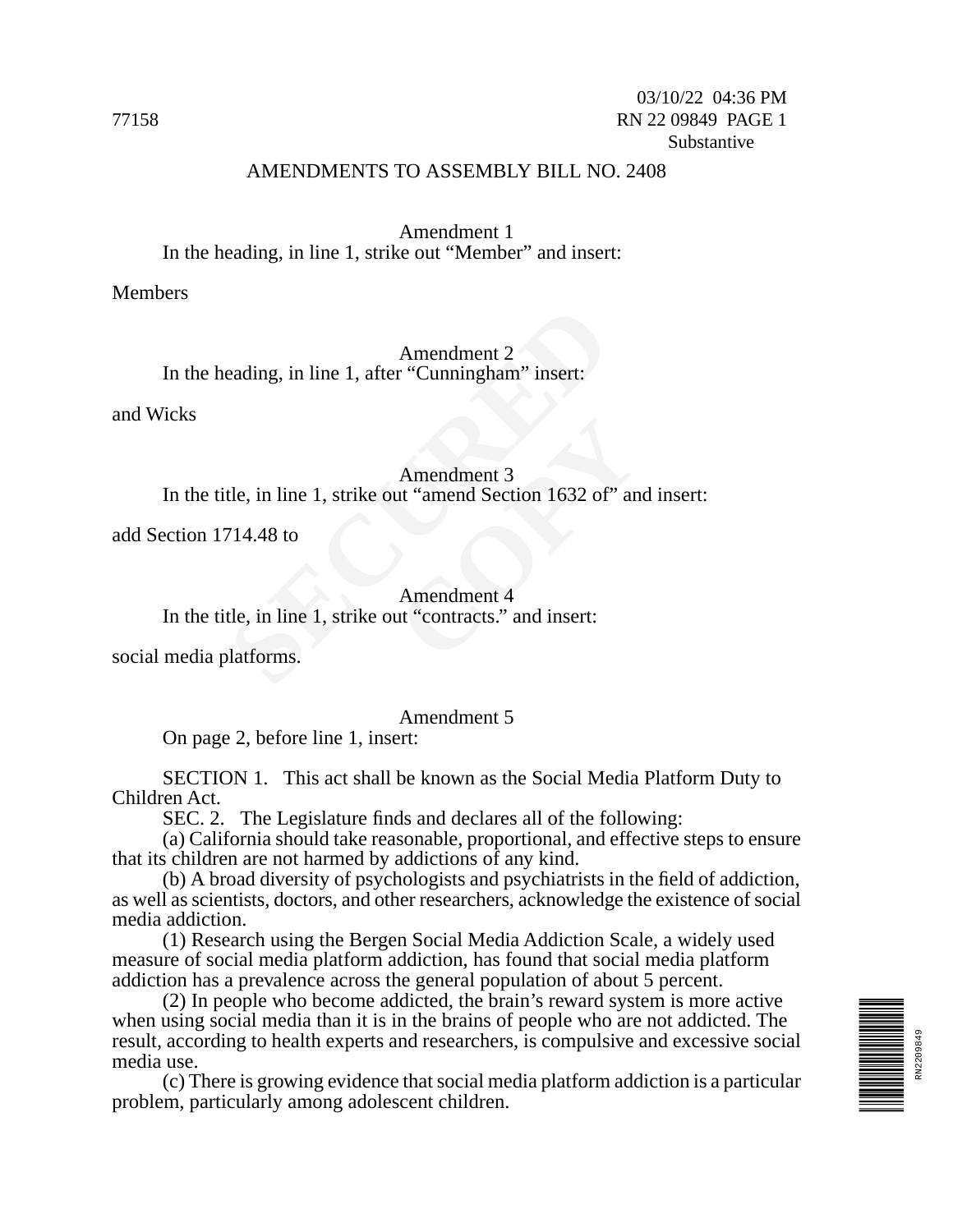(1) The largest social media platform company in the world's own secret internal research validates both the existence of social media addiction in children and that social media addiction hurts children. As an example, in September 2021, The Wall Street Journal published a series of articles referred to as "The Facebook Files." Those articles, citing a trove of internal documents obtained from Frances Haugen, a whistleblower, demonstrated the extent to which Facebook knew that its platforms cause significant harm to users, especially children.

e specifically, as revealed by Haugen's sworn test<br>panying secret research she revealed to The Wa<br>s studied a pattern that they call problematic use<br>I addiction. It has a very high bar for what it bel<br>you self-identify tha (2) More specifically, as revealed by Haugen's sworn testimony before Congress and the accompanying secret research she revealed to The Wall Street Journal, "Facebook has studied a pattern that they call problematic use, what we might more commonly call addiction. It has a very high bar for what it believes [problematic use] is. It [means] you self-identify that you don't have control over your usage and that it is materially harming your health, your schoolwork or your physical health." … "Facebook's internal research is aware that there are a variety of problems facing children on Instagram, they know that severe harm is happening to children."

Fracture that there are a variety of plat severe harm is happening to<br>that severe harm is happening to<br>ugen's sworn testimony to Con<br>platform's addiction-like definit<br>ar olds have the self-awareness<br>aving problematic use.<br> (3) During whistleblower Haugen's sworn testimony to Congress, she revealed that, when it comes to meeting the platform's addiction-like definition of "problematic use": "Five to six percent of 14 year olds have the self-awareness to admit both those questions" that qualify a child as having problematic use.

(4) Five to six percent of Instagram's child users is millions of children, certainly many thousands of which reside in California.

(d) Social media platform addiction is more acute in girls than boys.

(1) Girls experience a higher prevalence of social media addiction than boys.

(2) Girls who admit to excessive social media platform use are two to three times more likely to report being depressed than girls who use social media platforms lightly.

(3) A March 2020 presentation posted by Facebook researchers to Facebook's internal message board reported that "66% of teen girls on IG experience negative social comparison (compared to 40% of teen boys)<sup>3</sup> and that "[a]spects of Instagram exacerbate each other to create a perfect storm.'

(e) The business models of some social media platform companies financially motivate them to deploy design features that increase the likelihood of addiction among all users, including children.

(1) Instead of charging to sign up, social media platforms earn "substantially all" of their revenue through advertising.

(2) The more time users engage with the platform, the more ads users see, and the more valuable the advertising becomes.

(3) In this regard, addicted consumers are particularly profitable because their consumption behavior goes beyond normal engagement levels.

(4) User engagement does not distinguish between engagement that increases because it is enjoyable and enhances health and well-being and engagement that increases because of addiction. In fact, many users spend even more time on social media when engaging with content that makes them subjectively unhappy or objectively unhealthier.

(5) For these profit-driven reasons, social media platform companies intentionally invent, design, and deploy features that are intended to make it hard for users to stop using the platform, including deploying techniques used in gambling and techniques that mask or avoid cues that might prompt a user to stop using.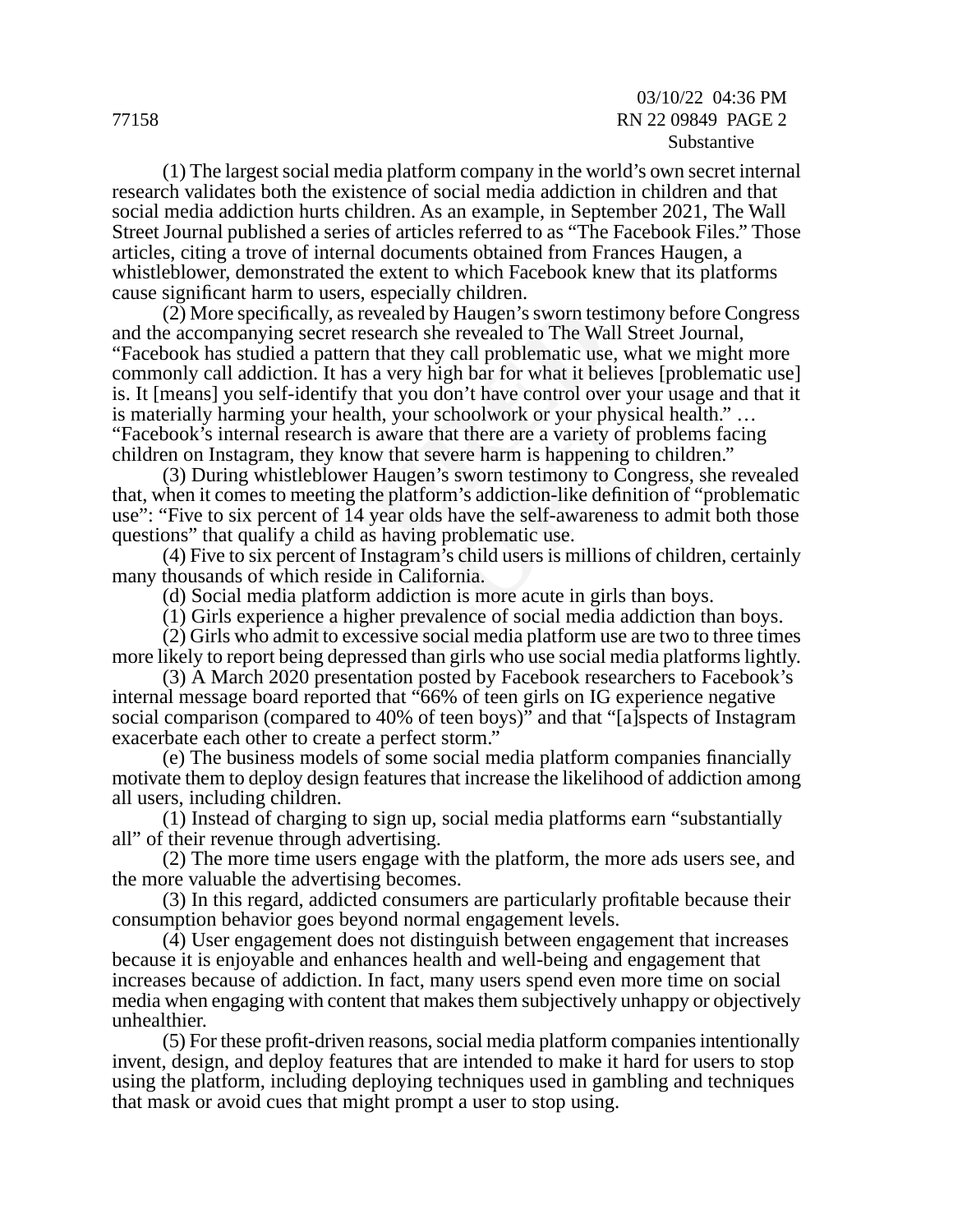03/10/22 04:36 PM 77158 RN 22 09849 PAGE 3 Substantive

(f) Companies that market high-volume addictive products, including tobacco, have a special incentive to addict young, potentially life-long, consumers.

(g) Adolescent children are at far greater risk than adults to becoming addicted to social media platforms.

(1) Adolescent children exhibit higher levels of stress and an increased proclivity toward taking risks.

rol systems, which are not fully developed until<br>is reason, rates of behavioral addictions are elev<br>dulthood.<br>al media platform companies can use the data th<br>which children are most likely to be vulnerable to<br>he risks of a (2) During adolescence, children's reward systems develop much faster, while their self-control systems, which are not fully developed until 21 years of age, lag behind. For this reason, rates of behavioral addictions are elevated in adolescence as compared to adulthood.

(3) Social media platform companies can use the data they collect on children to determine which children are most likely to be vulnerable to a given ad, thereby exacerbating the risks of addiction.

(4) As compared to adults, children are more susceptible to the pressures and influence of advertisements, less likely to recognize paid-for content, and less likely to understand how data is used for these purposes.

(h) Because their brains are still developing, children are at far greater risk of being harmed by social media platform addiction than adults. Addiction adversely influences the development of judgment, attention, and memory in the brain.

hildren are more susceptible to<br>kely to recognize paid-for cont<br>these purposes.<br>till developing, children are at<br>form addiction than adults. Add<br>ment, attention, and memory in<br>cking social media platforms has<br>use that cont (1) Higher daily rates of checking social media platforms have been linked to a reduction in the volume of brain tissue that controls memory, emotions, speech, decisionmaking, and self-control.

(2) For this reason, reduction in this kind of brain tissue is in turn correlated with higher impulsivity, something with which children and adolescents are already susceptible by dint of their youth.

(3) Several studies have found links between spending time on social media platforms and rates of suicide and depression among teens.

(4) Numerous studies show that reducing social media platform use results in mental health benefits.

(5) Social media platform addiction can create a vicious cycle for shy and lonely youth. Discomfort with real-life interactions leads to internet interactions, isolation from real-world interaction causes loneliness, loneliness combined with social phobia motivate additional engagement online.

(i) When social media platform companies create, design, implement, or maintain features for users, including child users, on their social media platforms that the company knows or should know are addictive to children, they should be held liable for the harms that result.

(j) Other addictions, including gambling addictions, have had a demonstrable negative effect on state economies.

(k) California has a compelling interest in protecting the mental health of its children from social media platform addiction for, at a minimum, all of the following reasons:

(1) To prevent needless suffering to California children and their families.

(2) To ensure the capacity of all its children to fulfill their potential and to reach normal goals for social and educational achievement to the benefit of all Californians.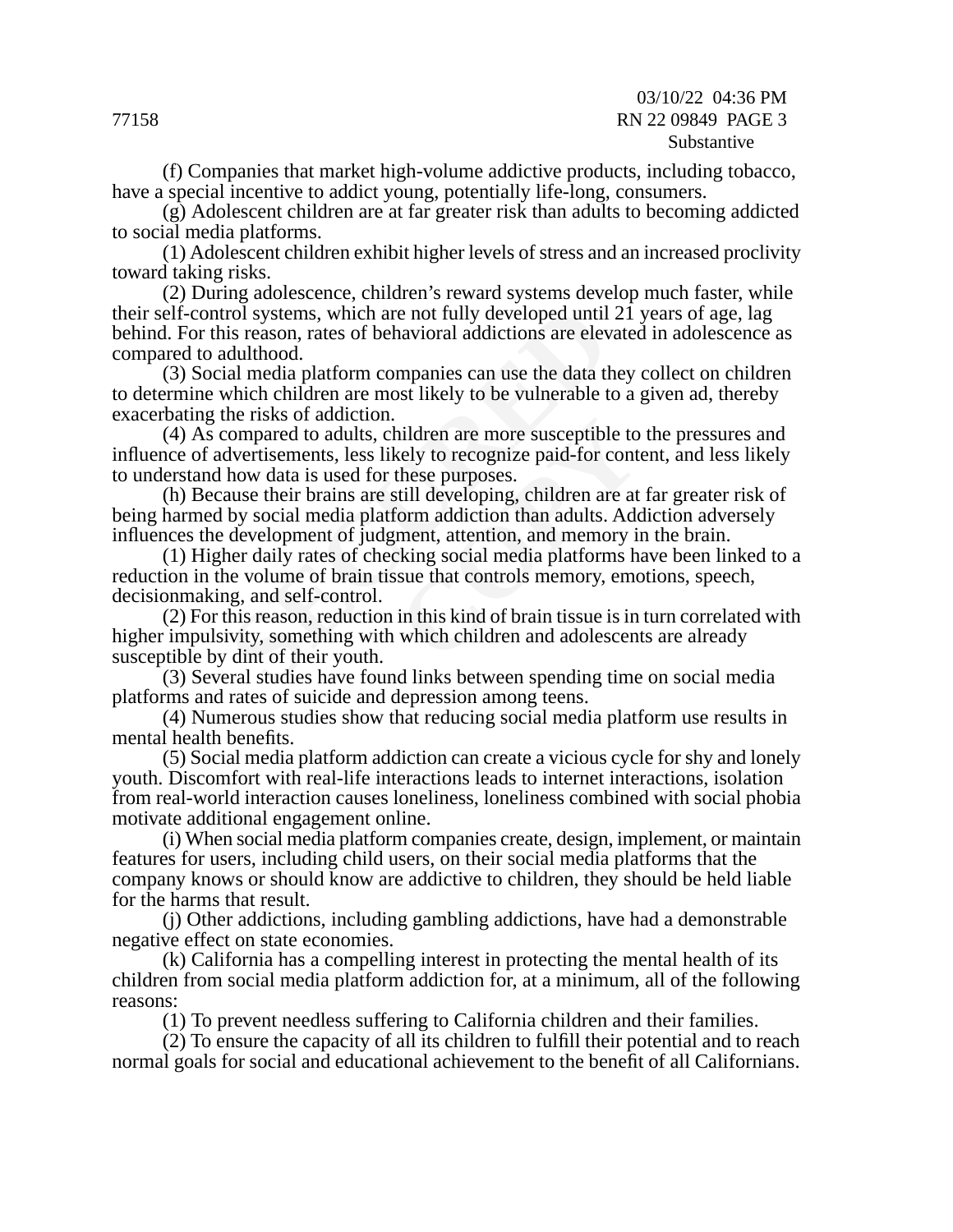#### 03/10/22 04:36 PM 77158 RN 22 09849 PAGE 4 Substantive

(3) To prevent the costs of treating mental health harms to children from being incurred by and shifted to California families, businesses, insurers, schools, and mental health professionals.

SEC. 3. Section 1714.48 is added to the Civil Code, to read:

1714.48. (a) For purposes of this section:

(1) "Addict" means to knowingly or negligently cause or contribute to addiction through any act or omission or any combination of acts or omissions.

(2) "Addiction" means use of one or more social media platforms that does both of the following:

(A) Indicates preoccupation or obsession with, or withdrawal or difficulty to cease or reduce use of, a social media platform despite the user's desire to cease or reduce that use.

(B) Causes or contributes to physical, mental, emotional, developmental, or material harms to the user.

(3) "Child user" means a person who uses a social media platform and is not older than 17 years of age.

(4) "Personal data" means information that identifies a natural person or is linked or linkable to an identifiable natural person.

(5) (A) "Social media platform" means an internet service that meets both of the following criteria:

diction" means use of one or more social media pag:<br>
icates preoccupation or obsession with, or withd<br>
e use of, a social media platform despite the use<br>
e.<br>
ses or contributes to physical, mental, emotiona<br>
s to the user. physical, including, chouonal, do<br>son who uses a social media pl<br>ormation that identifies a natural<br>person.<br>m'' means an internet service th<br>a means by which content is ge<br>d on the service by a user of th<br>other users, of t (i) (I) The internet service is a means by which content is generated by a user of the service, or uploaded to or shared on the service by a user of the service, that may be encountered by another user, or other users, of the service.

(II) For purposes of this subparagraph:

(ia) "Content" means anything communicated by means of an internet service, whether publicly or privately, including written material or messages, oral communications, photographs, videos, or visual images.

(ib) "Content that may be encountered by another user, or other users, of a service" includes content that is capable of being shared with a user by operation of a functionality of the service that allows the sharing of content.

(ic) "Encounter" means to read, view, hear, or otherwise experience content.

(ii) The internet service is controlled by a business entity that generated at least one hundred million dollars (\$100,000,000) in gross revenue during the preceding calendar year.

(B) "Social media platform" does not include any of the following:

(i) An email service, if emails are the only user-generated content enabled by the service.

(ii) An SMS and MMS service, if SMS or MMS messages are the only user-generated content enabled by the service.

(iii) A service offering only one-to-one live aural communications.

(iv) An internal business service that is an internal resource or tool for a business or nonprofit organization in which the services is not available to children in the general public.

(v) A service, including a comment section on a digital news internet website or a consumer review of a product and service on an online commerce internet website, with functionalities that allow users to communicate only in any of the following ways: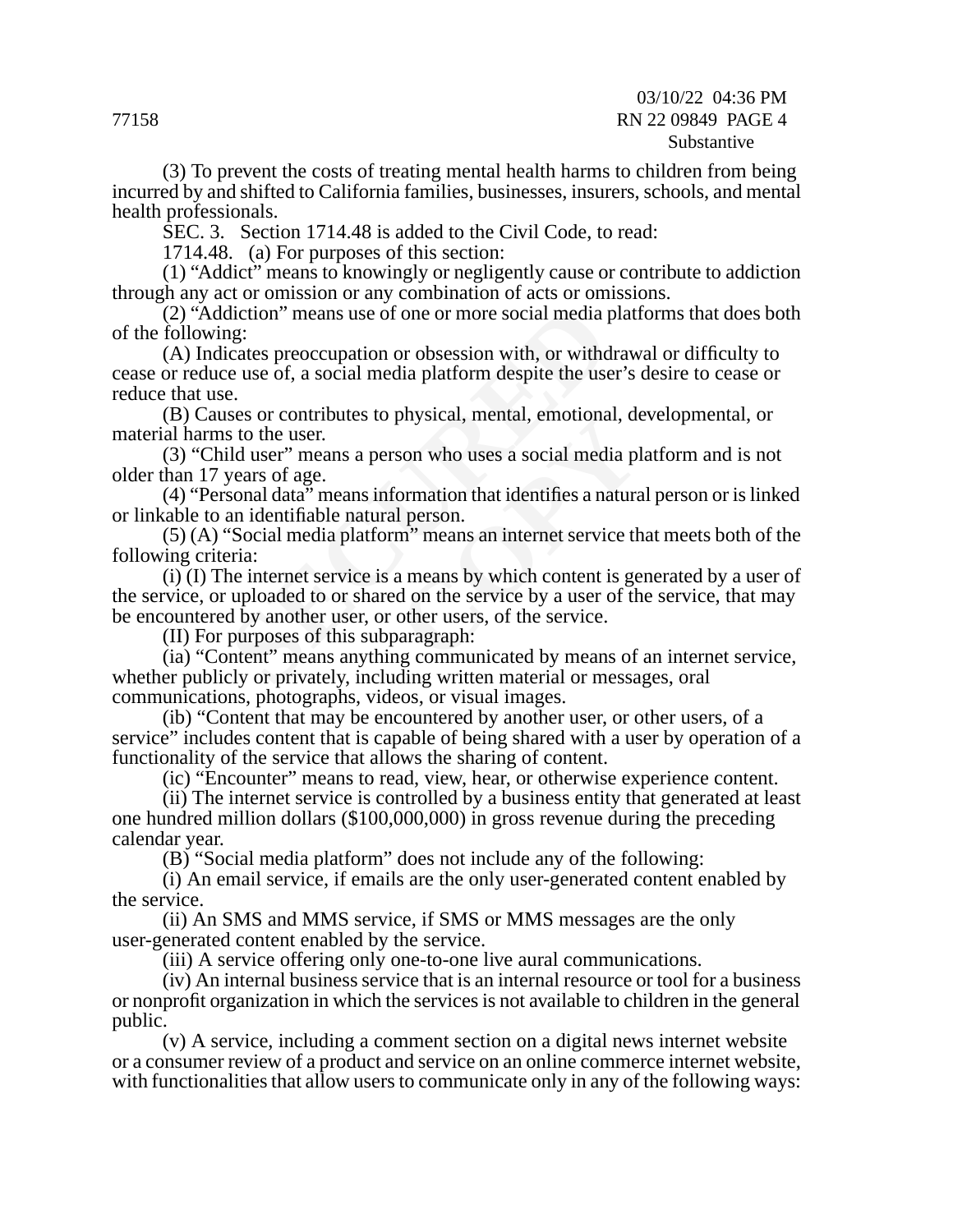#### 03/10/22 04:36 PM 77158 RN 22 09849 PAGE 5 Substantive

(I) Posting comments or reviews relating to content produced and published by the provider of the service or by a person acting on behalf of the provider of the service.

(II) Sharing comments or reviews described in subclause (I) on a different internet service.

(III) Expressing a view on comments or reviews described in subclause (I), or on content mentioned in subparagraph (A), by means of any of the following:

(ia) Applying a "like" or "dislike" button or other button of that nature.

(ib) Applying an emoji or symbol of any kind.

(ic) Engaging in yes or no voting.

(id) Rating or scoring the content, or the comments or reviews, in any way.

(vi) An internet-based subscription streaming service offered to consumers for the exclusive purpose of transmitting licensed media, including audio or video files, in a continuous flow from the internet-based service to the end user.

(vii) A service that operates for the sole purpose of cloud storage or shared document or file collaboration.

(viii) A service that operates for the sole purpose of providing general or tailored internet search services.

(b) An operator of a social media platform has a duty not to addict child users. A social media platform's duty not to addict child users includes a duty not to addict child users by any of the following means:

(1) The use or sale of a child user's personal data.

bying an emoji or symbol of any kind.<br>
staging in yes or no voting.<br>
ing or scoring the content, or the comments or re<br>
internet-based subscription streaming service of<br>
purpose of transmitting licensed media, includin<br>
is For the sole purpose of cloud st<br>for the sole purpose of cloud st<br>for the sole purpose of providin<br>ledia platform has a duty not to<br>to addict child users includes a<br>means:<br>user's personal data.<br>ent in the platform's produc (2) The child user's engagement in the platform's products or services, including through the use of notifications soliciting child users to access those products or services, or permissions or advertising related to those products or services.

(3) The development, design, implementation, or maintenance of a design, feature, or affordance.

(c) (1) A person authorized to assert the legal rights of a child user who suffers injury as a result of a violation of this section may bring an action against a violator to recover or obtain any of the following relief:

(A) (i) Actual damages.

(ii) In a class action, the amount of damages awarded pursuant to this subparagraph shall not be less than one thousand dollars (\$1,000) per member of the class.

(B) A civil penalty of up to twenty-five thousand dollars (\$25,000) per violation per calendar year.

(C) Injunctive relief.

(D) Punitive damages.

(E) An award of litigation costs and no more than twice the amount of reasonable attorney's fees to a prevailing plaintiff.

(F) Any other relief that the court deems proper.

(2) In an action pursuant to this subdivision in which the plaintiff has shown, by a preponderance of the evidence, that the defendant addicted a child in violation of subdivision (b), the defendant shall have the burden of proving, by a preponderance of the evidence, that the extent of the injury or injuries alleged in the action were not, in whole or in part, caused or exacerbated by the defendant's violation.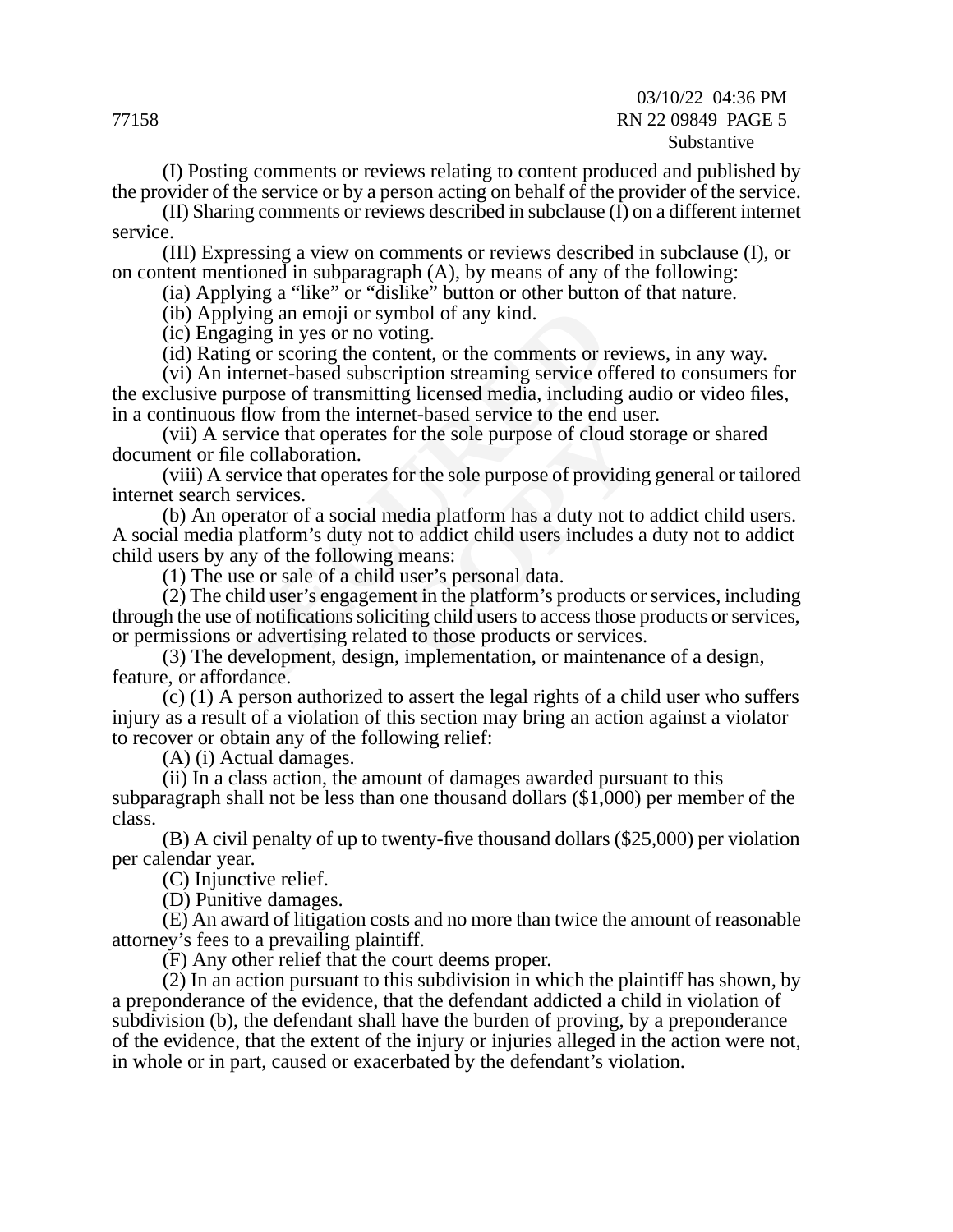(3) (A) A knowing or willful violation of this section shall subject the violator to an additional civil penalty not to exceed two hundred fifty thousand dollars (\$250,000) per violation per calendar year.

(B) A civil penalty pursuant to this paragraph shall not be treated as an offset against an award of damages caused by the same knowing or willful violation in an action pursuant to this subdivision.

or maintained features that were known, or shoun to be addictive to child users shall be liable fo in whole or in part, caused by the platform's featicle, mental illness, eating disorders, emotional including care provided (4) A social media platform that, before January 1, 2023, developed, designed, implemented, or maintained features that were known, or should have been known, by the platform to be addictive to child users shall be liable for all damages to child users that are, in whole or in part, caused by the platform's features, including, but not limited to, suicide, mental illness, eating disorders, emotional distress, and costs for medical care, including care provided by licensed mental health professionals.

(d) An operator of a social media platform shall not be subject to a civil penalty pursuant to subdivision (c) if, before engaging in a practice that led to that violation, the operator did both of the following:

call platform shall not be subjet<br>that leads are engaging in a practice that leads<br>a program of at least quarterly at<br>o detect practices or features the<br>ion of child users.<br>of the completion of an audit de<br>affordance disco (1) Instituted and maintained a program of at least quarterly audits of its practices, designs, features, and affordances to detect practices or features that have the potential to cause or contribute to the addiction of child users.

(2) Corrected, within 30 days of the completion of an audit described in paragraph (1), any practice, design, feature, or affordance discovered by the audit to present more than a de minimis risk of violating this section.

(e) The provisions of this section are cumulative to any other duties or obligations imposed under other law.

(f) This section shall not be construed to impose liability for a social media platform for content that is generated by a user of the service, or uploaded to or shared on the service by a user of the service, that may be encountered by another user, or other users, of the service.

(g) This section shall not be construed to negate or limit a cause of action that may have existed against an operator of a social media platform under the law as it existed before the effective date of this section.

(h) The provisions of this section are severable. If any provision of this section or its application is held invalid, that invalidity shall not affect other provisions or applications that can be given effect without the invalid provision or application.

(i) A waiver of this section is unenforceable as void against public policy.

#### Amendment 6

On page 2, strike out lines 1 to 38, inclusive, and strike out pages 3 to 6, inclusive

 $- 0 -$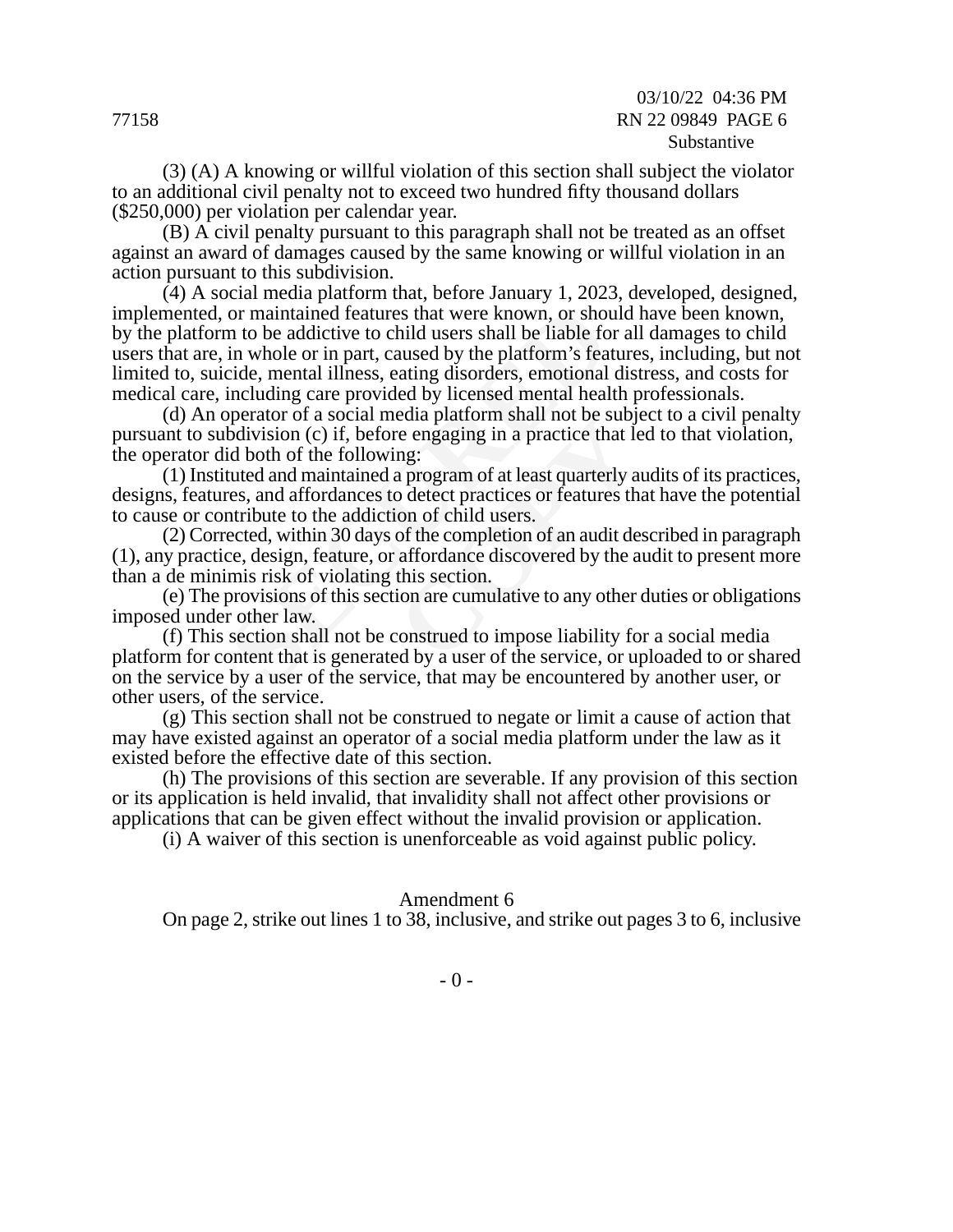#### PROPOSED AMENDMENTS TO ASSEMBLY BILL NO. 2408

california legislature—2021–22 regular session

#### **ASSEMBLY BILL No. 2408**

**Introduced by AssemblyMember***Members* **Cunningham** *and Wicks*

February 17, 2022



 $\frac{1}{28}$  Amendments 1  $\propto$  2 **Amendments 1 & 2**

**SECUTE 18 ASSEMBLY Member Members Cunninghan**<br>
February 17, 2022<br> **SECUTE 1632 of add Section 1714.48**<br> **SECUTE 1632 of add Section 1714.48**<br> **SECUTE 1648**<br> **SECUTE 1648**<br> **SECUTE 1648**<br> **SECUTE 1648**<br> **SECUTE 1648**<br> **SEC** External Section 1714.48 to the<br> **Co** and Section 1714.48 to the<br> **COUNSEL'S DIGEST**<br>
Replay Contracts: translation An act to amend Section 1632 of *add Section 1714.48 to* the Civil Code, relating to contracts. *social media platforms*.

#### legislative counsel's digest

AB 2408, as introduced, Cunningham. Contracts: translations. *Child users: addiction.*

*Existing law, the California Consumer Privacy Act of 2018, prohibits a business from selling the personal information of a consumer if the business has actual knowledge that the consumer is less than 16 years of age, unless the consumer, in the case of a consumer at least 13 years of age and less than 16 years of age, or the consumer's parent or guardian, in the case of a consumer who is less than 13 years of age, has affirmatively authorized the sale of the consumer's personal information.* 

*This bill, the Social Media Platform Duty to Children Act, would impose on an operator of a social media platform a duty not to addict, as defined, child users and would, among other things, prohibit a social media platform from addicting a child user by any of certain means, including the use or sale of a child user's personal data. The act would authorize a person authorized to assert the legal rights of a child user who suffers injury as a result of a violation of the act to bring an action against a violator to recover or obtain certain relief, including a civil penalty of up to \$25,000 per violation per calendar year.* 

**Amendments 3 & 4**

99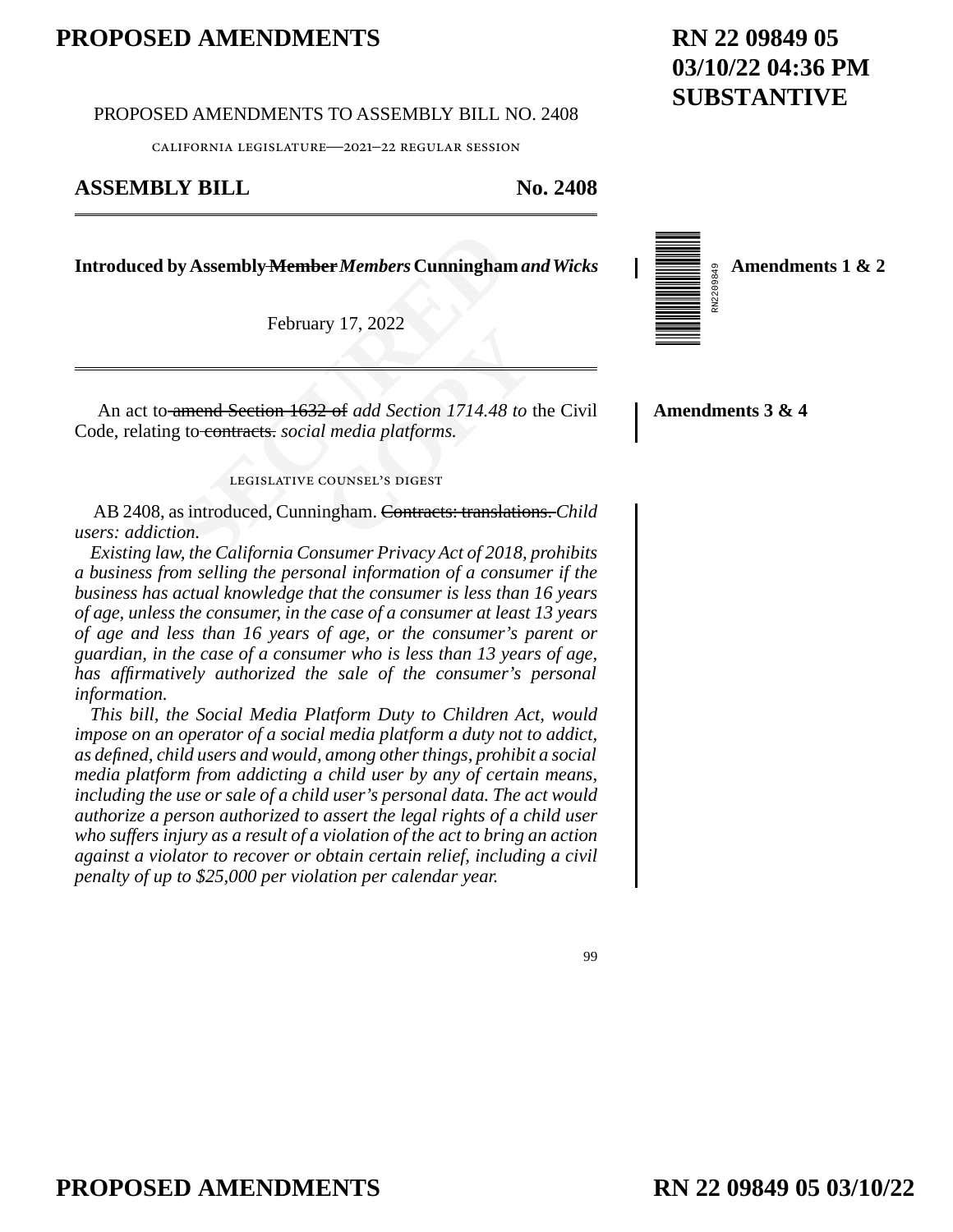$AB$  2408  $-2$ 

nat includes a translation of every term and cor agreement. Existing law specifies that these<br>to a person engaged in a trade or business where language other than English, as specified,<br>hat person is negotiating is a buyer **Example 1** of eredit, or enters an agent, lessee, or sublessee, or s<br>
or lease, and the party negotiver obligation through the party<br>
stantive change to those prov<br>
n: no. Fiscal committee: r<br>
no.<br>
California do enact as Existing law requires a person engaged in a trade or business who negotiates primarily in Spanish, Chinese, Tagalog, Vietnamese, or Korean, orally or in writing, in the course of entering into specified agreements to deliver to the other party to the contract or agreement, and before the execution thereof, a translation of the contract or agreement in the language in which the contract or agreement was negotiated, that includes a translation of every term and condition in that contract or agreement. Existing law specifies that these provisions do not apply to a person engaged in a trade or business who negotiates primarily in a language other than English, as specified, if the party with whom that person is negotiating is a buyer of goods or services, or receives a loan or extension of credit, or enters an agreement obligating that party as a tenant, lessee, or sublessee, or similarly obligates the party by contract or lease, and the party negotiates the terms of the contract, lease, or other obligation through the party's own interpreter.

This bill would make a nonsubstantive change to those provisions. Vote: majority. Appropriation: no. Fiscal committee: no. State-mandated local program: no.

*The people of the State of California do enact as follows:* 

*SECTION 1. This act shall be known as the Social Media Platform Duty to Children Act.*  $+$  $+$ 

*SEC. 2. The Legislature finds and declares all of the following: (a) California should take reasonable, proportional, and*  +  $+$ 

*effective steps to ensure that its children are not harmed by addictions of any kind.*   $+$ +

*(b) A broad diversity of psychologists and psychiatrists in the field of addiction, as well as scientists, doctors, and other researchers, acknowledge the existence of social media addiction. (1) Research using the Bergen Social Media Addiction Scale, a widely used measure of social media platform addiction, has found that social media platform addiction has a prevalence across the general population of about 5 percent.*   $+$ + + + +  $+$  $+$ 

*(2) In people who become addicted, the brain's reward system is more active when using social media than it is in the brains of people who are not addicted. The result, according to health experts and researchers, is compulsive and excessive social media use.*   $+$ +  $+$  $+$  $+$ 

# **RN 22 09849 05 03/10/22 04:36 PM SUBSTANTIVE**

#### **Amendment 5**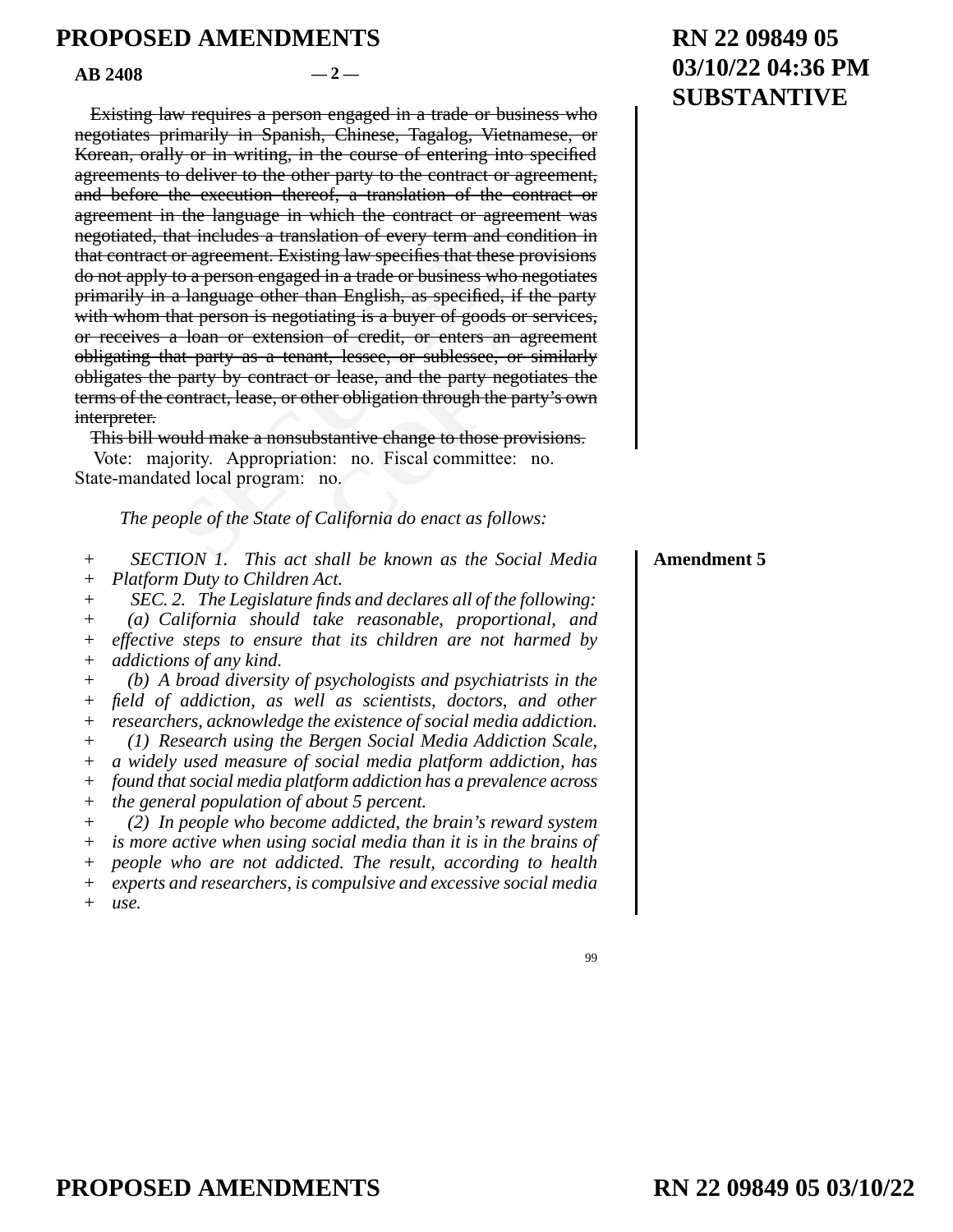#### $-3$  — **AB 2408**

99

*(c) There is growing evidence that social media platform addiction is a particular problem, particularly among adolescent children.*  +  $+$ +

*(1) The largest social media platform company in the world's own secret internal research validates both the existence of social media addiction in children and that social media addiction hurts children. As an example, in September 2021, The Wall Street Journal published a series of articles referred to as "The Facebook Files." Those articles, citing a trove of internal documents obtained from Frances Haugen, a whistleblower, demonstrated the extent to which Facebook knew that its platforms cause significant harm to users, especially children.*   $+$  $+$ + + + +  $+$  $+$ +

As an example, in September 2021, The<br>published a series of articles referred to as "Th<br>hose articles, citing a trove of internal documer<br>ances Haugen, a whistleblower, demonstrate<br>Facebook knew that its platforms cause si evealed by Haugen's sworn te<br>accompanying secret researt Journal, "Facebook has sublematic use, what we mig<br>hematic use, what we mig<br>has a very high bar for what it<br>ans] you self-identify that your<br>ge and that it is materi *(2) More specifically, as revealed by Haugen's sworn testimony before Congress and the accompanying secret research she revealed to The Wall Street Journal, "Facebook has studied a pattern that they call problematic use, what we might more commonly call addiction. It has a very high bar for what it believes [problematic use] is. It [means] you self-identify that you don't have control over your usage and that it is materially harming your health, your schoolwork or your physical health." … "Facebook's internal research is aware that there are a variety of problems facing children on Instagram, they know that severe*   $+$ + + + +  $+$ + +  $+$ +

*harm is happening to children."*  +

*(3) During whistleblower Haugen's sworn testimony to Congress, she revealed that, when it comes to meeting the platform's addiction-like definition of "problematic use": "Five to six percent of 14 year olds have the self-awareness to admit both those questions" that qualify a child as having problematic use.*   $+$  $+$ +  $+$ +  $+$ 

*(4) Five to six percent of Instagram's child users is millions of children, certainly many thousands of which reside in California. (d) Social media platform addiction is more acute in girls than boys.*  + + + +

*(1) Girls experience a higher prevalence of social media addiction than boys.*   $+$ +

*(2) Girls who admit to excessive social media platform use are two to three times more likely to report being depressed than girls who use social media platforms lightly.*  + +  $+$ 

*(3) A March 2020 presentation posted by Facebook researchers to Facebook's internal message board reported that "66% of teen*  +  $+$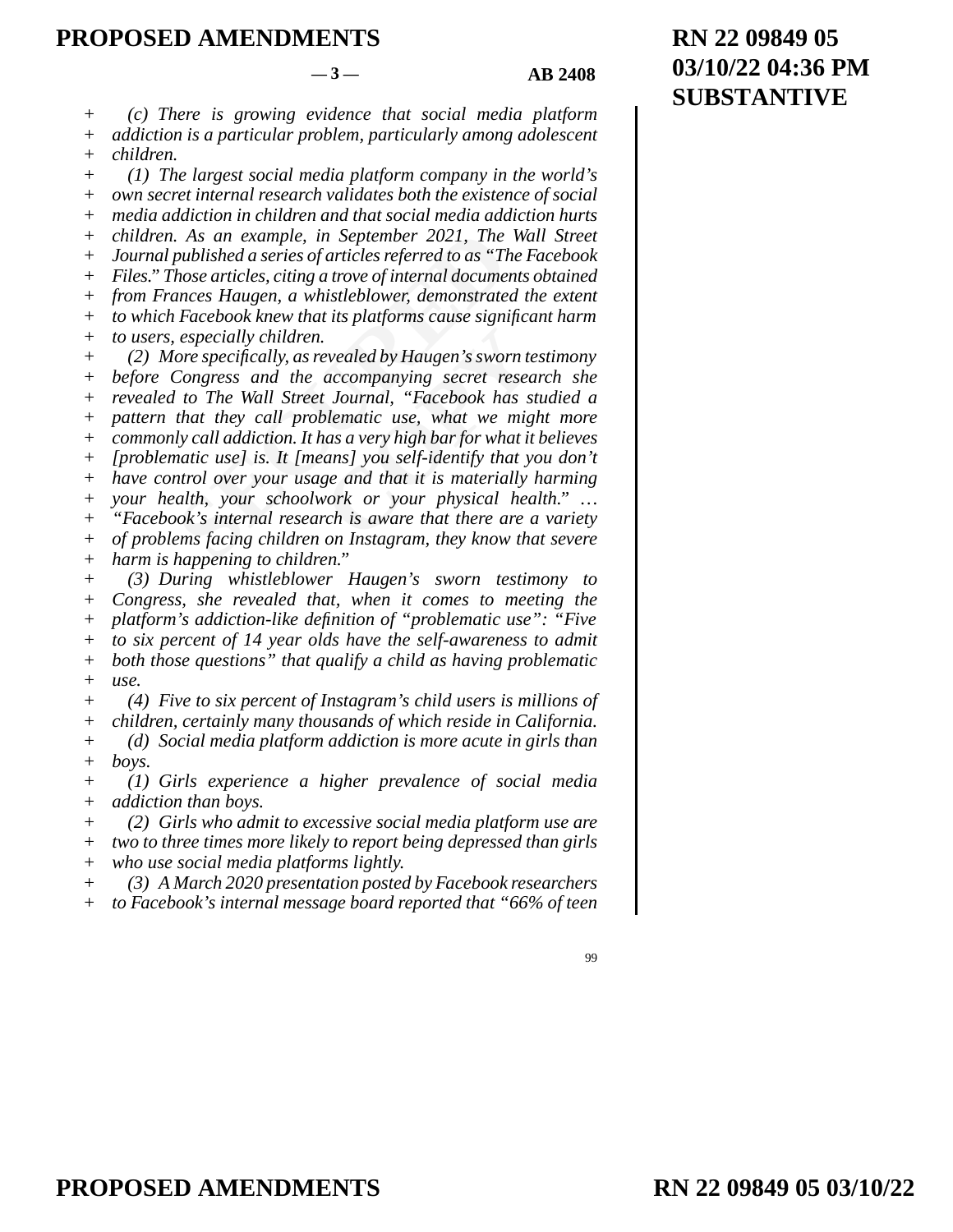$AR$  2408  $-4-$ 

*girls on IG experience negative social comparison (compared to*  +

*40% of teen boys)" and that "[a]spects of Instagram exacerbate*   $+$ 

*each other to create a perfect storm."*  +

*(e) The business models of some social media platform*  +

*companies financially motivate them to deploy design features that increase the likelihood of addiction among all users, including children.*   $^{+}$ +  $+$ 

*(1) Instead of charging to sign up, social media platforms earn "substantially all" of their revenue through advertising.*   $+$ +

*(2) The more time users engage with the platform, the more ads users see, and the more valuable the advertising becomes.*   $+$  $+$ 

stead of charging to sign up, social media plantially all" of their revenue through advertisine<br>the more time users engage with the platform, the more time users engage with the platform, the equal the more valuable the ad licted consumers are parally<br>
umption behavior goes beyond<br>
s not distinguish between eng<br>
enjoyable and enhances hear<br>
that increases because of ac<br>
wen more time on social med<br>
makes them subjectively unh<br>
en reasons, so *(3) In this regard, addicted consumers are particularly profitable because their consumption behavior goes beyond normal engagement levels.*  +  $+$ +

*(4) User engagement does not distinguish between engagement that increases because it is enjoyable and enhances health and*  + +

*well-being and engagement that increases because of addiction.*  +

*In fact, many users spend even more time on social media when engaging with content that makes them subjectively unhappy or objectively unhealthier.*   $+$ + +

*(5) For these profit-driven reasons, social media platform companies intentionally invent, design, and deploy features that are intended to make it hard for users to stop using the platform, including deploying techniques used in gambling and techniques*   $+$ + + +

*that mask or avoid cues that might prompt a user to stop using.*   $+$ 

*(f) Companies that market high-volume addictive products,*  +

*including tobacco, have a special incentive to addict young, potentially life-long, consumers.*   $+$ +

*(g) Adolescent children are at far greater risk than adults to becoming addicted to social media platforms.*   $+$ +

*(1) Adolescent children exhibit higher levels of stress and an increased proclivity toward taking risks.*   $+$ +

*(2) During adolescence, children's reward systems develop much faster, while their self-control systems, which are not fully developed until 21 years of age, lag behind. For this reason, rates of behavioral addictions are elevated in adolescence as compared to adulthood.*  +  $+$ +  $+$ +

*(3) Social media platform companies can use the data they collect on children to determine which children are most likely to*   $+$ +

# **RN 22 09849 05 03/10/22 04:36 PM SUBSTANTIVE**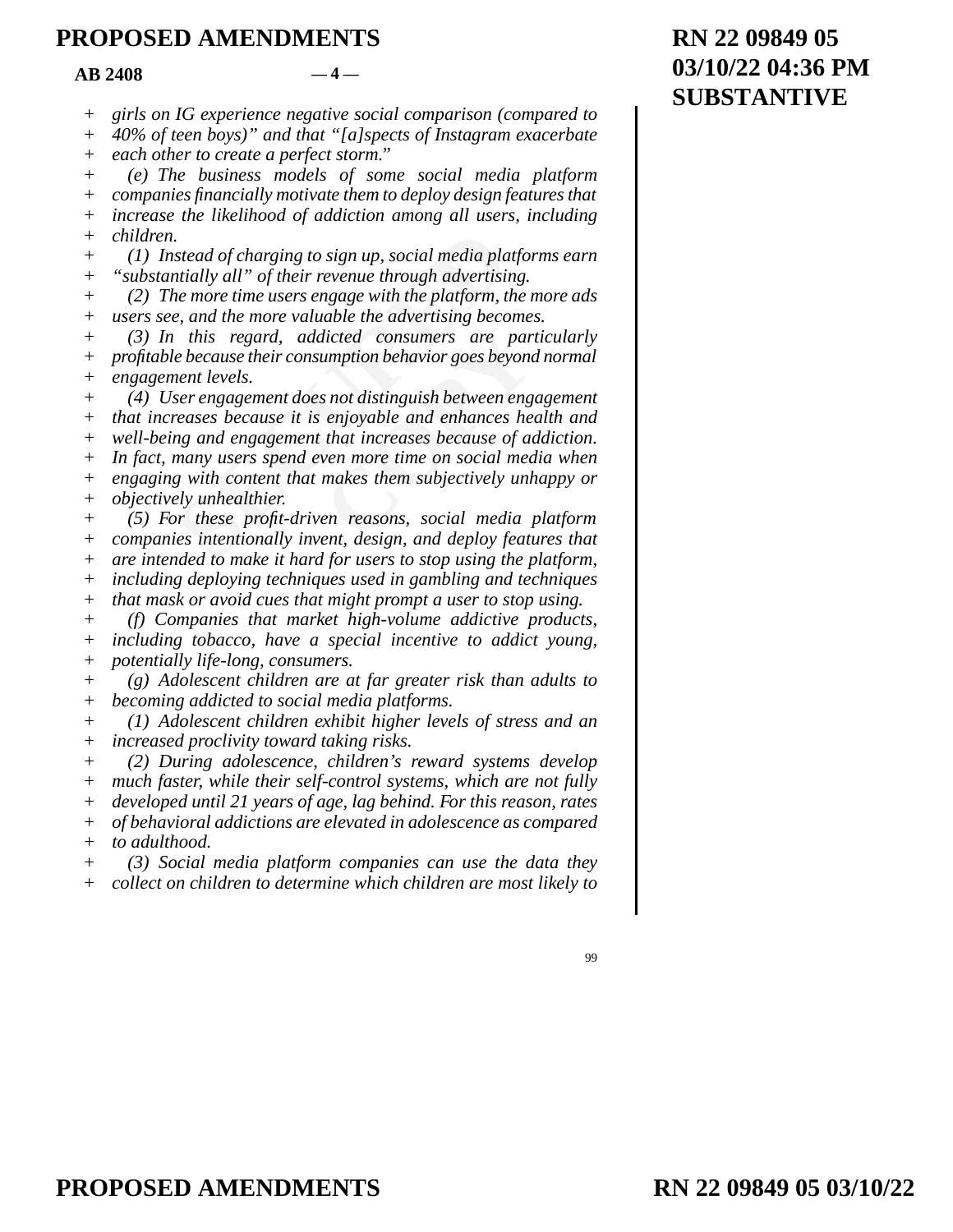+ +  $+$ +  $^{+}$ + +  $+$ +  $+$  $+$ +  $+$ + + + + + + + + + + + + +  $+$ +  $+$ + + + +  $+$ +

Exause their brains are still developing, chilver risk of being harmed by social media platfor<br>the risk of being harmed by social media platfor<br>that is. Addiction adversely influences the devert,<br>attention, and memory in t in the volume of brain tis.<br>
ns, speech, decisionmakin<br>
ction in this kind of brain tis.<br> **COPY**<br> *COPY*<br> *COPY*<br> *COPY*<br> *COPY*<br> *COPY*<br> *COPY*<br> *COPY*<br> *COPY*<br> *COPY*<br> *COPY*<br> *COPY*<br> *COPY*<br> *COPY*<br> *COPY*<br> *COPY*<br> *COP be vulnerable to a given ad, thereby exacerbating the risks of addiction. (4) As compared to adults, children are more susceptible to the pressures and influence of advertisements, less likely to recognize paid-for content, and less likely to understand how data is used for these purposes. (h) Because their brains are still developing, children are at far greater risk of being harmed by social media platform addiction than adults. Addiction adversely influences the development of judgment, attention, and memory in the brain. (1) Higher daily rates of checking social media platforms have been linked to a reduction in the volume of brain tissue that controls memory, emotions, speech, decisionmaking, and self-control. (2) For this reason, reduction in this kind of brain tissue is in turn correlated with higher impulsivity, something with which children and adolescents are already susceptible by dint of their youth. (3) Several studies have found links between spending time on social media platforms and rates of suicide and depression among teens. (4) Numerous studies show that reducing social media platform use results in mental health benefits. (5) Social media platform addiction can create a vicious cycle for shy and lonely youth. Discomfort with real-life interactions leads to internet interactions, isolation from real-world interaction causes loneliness, loneliness combined with social phobia motivate additional engagement online. (i) When social media platform companies create, design, implement, or maintain features for users, including child users, on their social media platforms that the company knows or should know are addictive to children, they should be held liable for the harms that result. (j) Other addictions, including gambling addictions, have had a demonstrable negative effect on state economies. (k) California has a compelling interest in protecting the mental*   $-5 -$  **AB 2408** 

*health of its children from social media platform addiction for, at a minimum, all of the following reasons:*  + +  $+$ 

*(1) To prevent needless suffering to California children and their families.*  +  $+$ 

99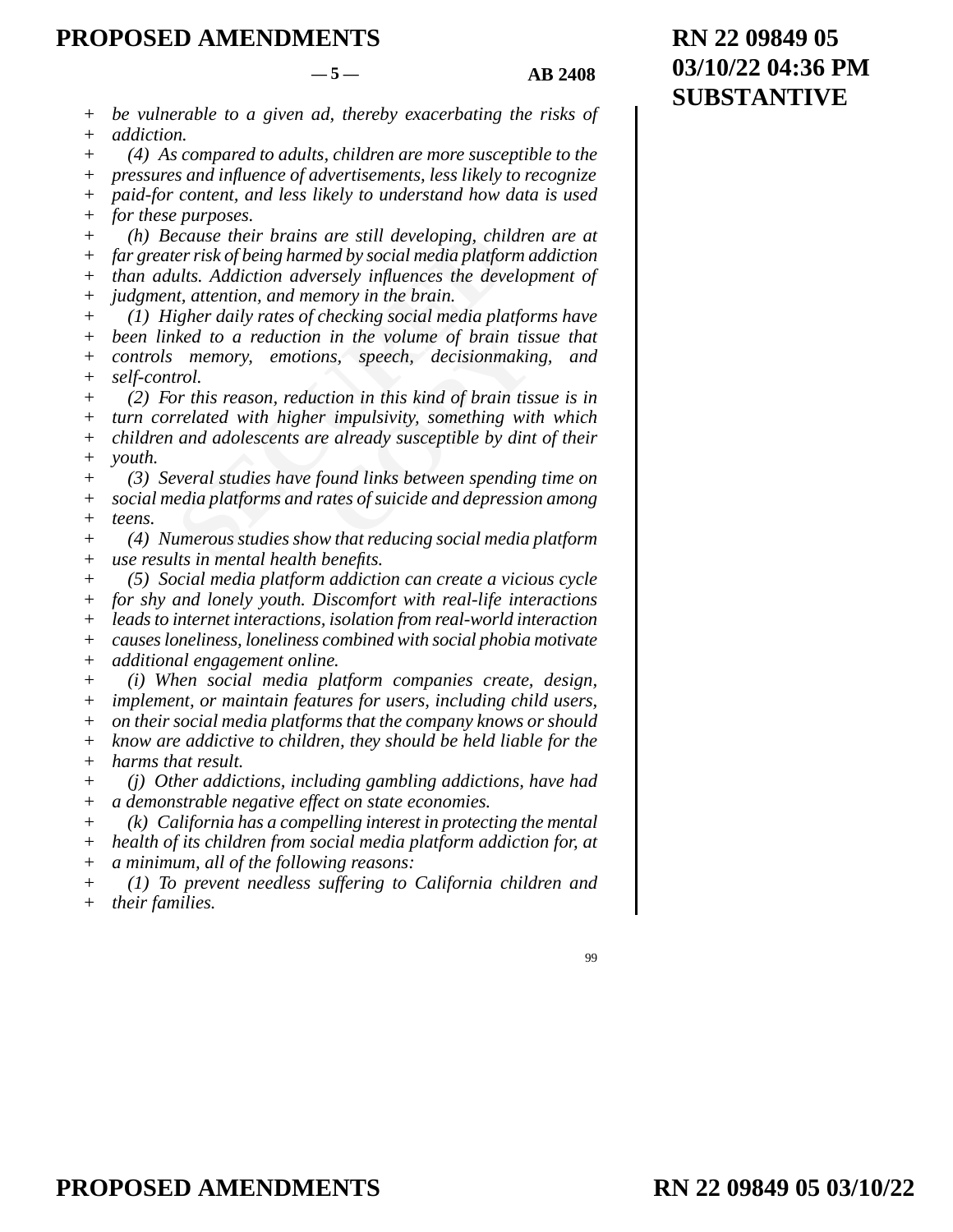$AB$  2408  $-6$ 

3. Section 1714.48 is added to the Civil Cod<br>48. (a) For purposes of this section:<br>Addict" means to knowingly or negligent!<br>te to addiction through any act or omiss<br>tion of acts or omissions.<br>Addiction" means use of one or use of one or more socia<br>the following:<br>ion or obsession with, or wit<br>luce use of, a social media p<br>rease or reduce that use.<br>es to physical, mental, em<br>harms to the user.<br>a person who uses a socia<br>an 17 years of age.<br>us i *(2) To ensure the capacity of all its children to fulfill their potential and to reach normal goals for social and educational achievement to the benefit of all Californians. (3) To prevent the costs of treating mental health harms to children from being incurred by and shifted to California families, businesses, insurers, schools, and mental health professionals. SEC. 3. Section 1714.48 is added to the Civil Code, to read: 1714.48. (a) For purposes of this section: (1) "Addict" means to knowingly or negligently cause or contribute to addiction through any act or omission or any combination of acts or omissions. (2) "Addiction" means use of one or more social media platforms that does both of the following: (A) Indicates preoccupation or obsession with, or withdrawal or difficulty to cease or reduce use of, a social media platform despite the user's desire to cease or reduce that use. (B) Causes or contributes to physical, mental, emotional, developmental, or material harms to the user. (3) "Child user" means a person who uses a social media platform and is not older than 17 years of age. (4) "Personal data" means information that identifies a natural*   $+$  $+$ +  $+$  $^{+}$ +  $+$  $+$  $^{+}$  $+$ + +  $+$ + + + +  $^{+}$ + +  $+$ 

*person or is linked or linkable to an identifiable natural person. (5) (A) "Social media platform" means an internet service that*  + +

*meets both of the following criteria:*   $+$ 

*(i) (I) The internet service is a means by which content is generated by a user of the service, or uploaded to or shared on the service by a user of the service, that may be encountered by another user, or other users, of the service.*   $+$ +  $+$ +

*(II) For purposes of this subparagraph:*  +

*(ia) "Content" means anything communicated by means of an*  +

*internet service, whether publicly or privately, including written material or messages, oral communications, photographs, videos, or visual images.*  + + +

*(ib) "Content that may be encountered by another user, or other users, of a service" includes content that is capable of being shared with a user by operation of a functionality of the service that allows the sharing of content.*   $+$ +  $+$ +

*(ic) "Encounter" means to read, view, hear, or otherwise experience content.*   $+$ +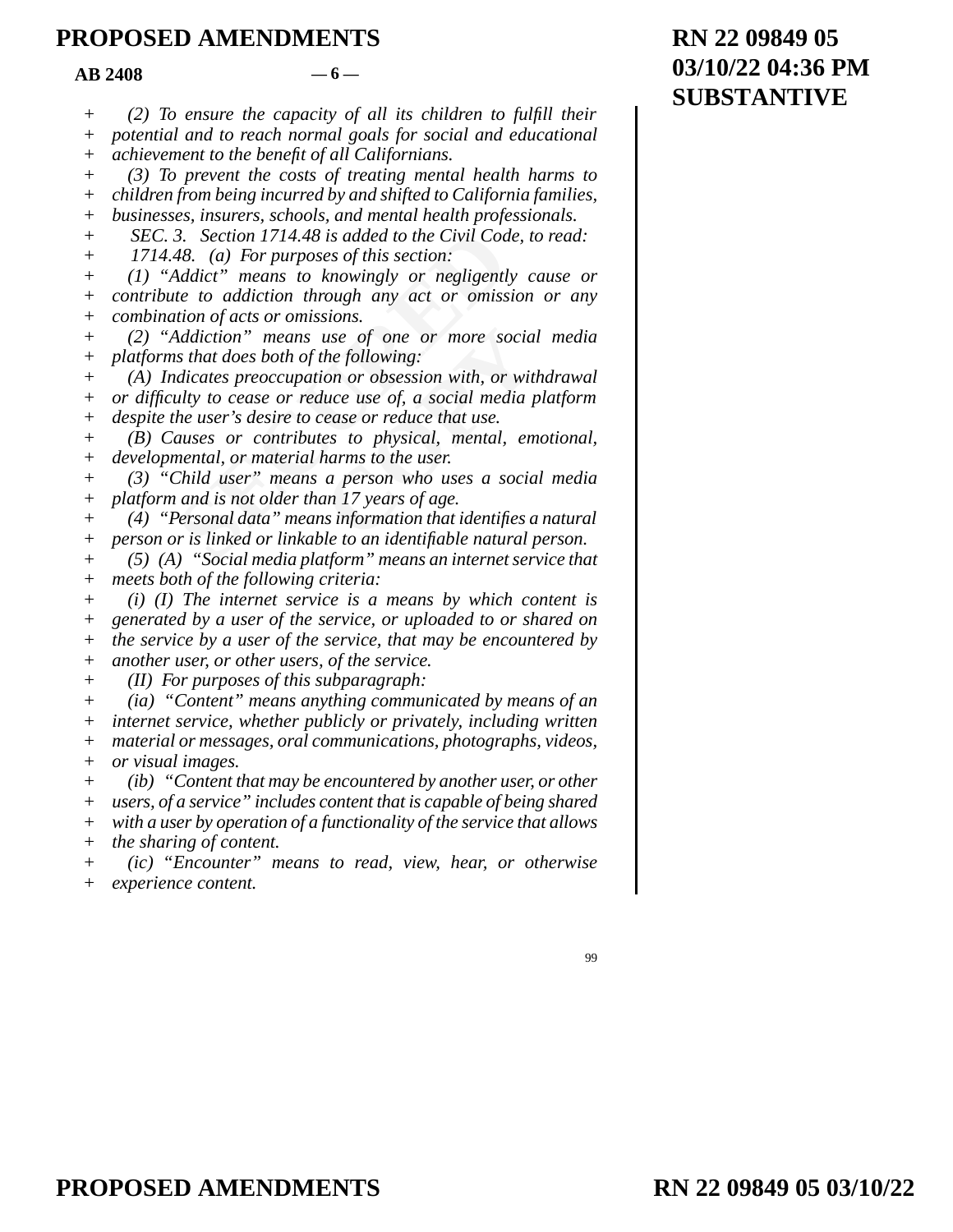#### $-7 -$  **AB 2408**

**RN 22 09849 05**

**SUBSTANTIVE**

**03/10/22 04:36 PM**

*(ii) The internet service is controlled by a business entity that*   $+$ 

*generated at least one hundred million dollars (\$100,000,000) in*   $+$ 

*gross revenue during the preceding calendar year.*  +

*(B) "Social media platform" does not include any of the following:*   $+$  $^{+}$ 

*(i) An email service, if emails are the only user-generated content enabled by the service.*  + +

*(ii) An SMS and MMS service, if SMS or MMS messages are the only user-generated content enabled by the service.*   $+$ +

*(iii) A service offering only one-to-one live aural communications.*   $+$  $+$ 

enabled by the service.<br>
In SMS and MMS service, if SMS or MMS m<br>
user-generated content enabled by the servic<br>
service offering only one-to-one<br>
ications.<br>
In internal business service that is an internal<br>
a business or n Subsequent that is an internal resservice that is an internal resservent point of the peneral public.<br>
In the general public.<br>
In comment section on a diginer review of a product and<br>
previews relating to content per of th *(iv) An internal business service that is an internal resource or tool for a business or nonprofit organization in which the services is not available to children in the general public.*  +  $+$ +

*(v) A service, including a comment section on a digital news*   $+$ 

*internet website or a consumer review of a product and service*  +

*on an online commerce internet website, with functionalities that*  +

*allow users to communicate only in any of the following ways:*  +

*(I) Posting comments or reviews relating to content produced and published by the provider of the service or by a person acting*  + +

*on behalf of the provider of the service.*  +

*(II) Sharing comments or reviews described in subclause (I) on a different internet service.*  + +

*(III) Expressing a view on comments or reviews described in subclause (I), or on content mentioned in subparagraph (A), by means of any of the following:*   $+$  $+$ +

*(ia) Applying a "like" or "dislike" button or other button of that nature.*   $+$ +

*(ib) Applying an emoji or symbol of any kind.*   $+$ 

*(ic) Engaging in yes or no voting.*  +

(*id*) Rating or scoring the content, or the comments or reviews, *in any way.*  + +

*(vi) An internet-based subscription streaming service offered to consumers for the exclusive purpose of transmitting licensed*  +  $+$ 

*media, including audio or video files, in a continuous flow from*  +

*the internet-based service to the end user.*  +

*(vii) A service that operates for the sole purpose of cloud storage*  +

*or shared document or file collaboration.*   $+$ 

*(viii) A service that operates for the sole purpose of providing*  +

*general or tailored internet search services.*   $+$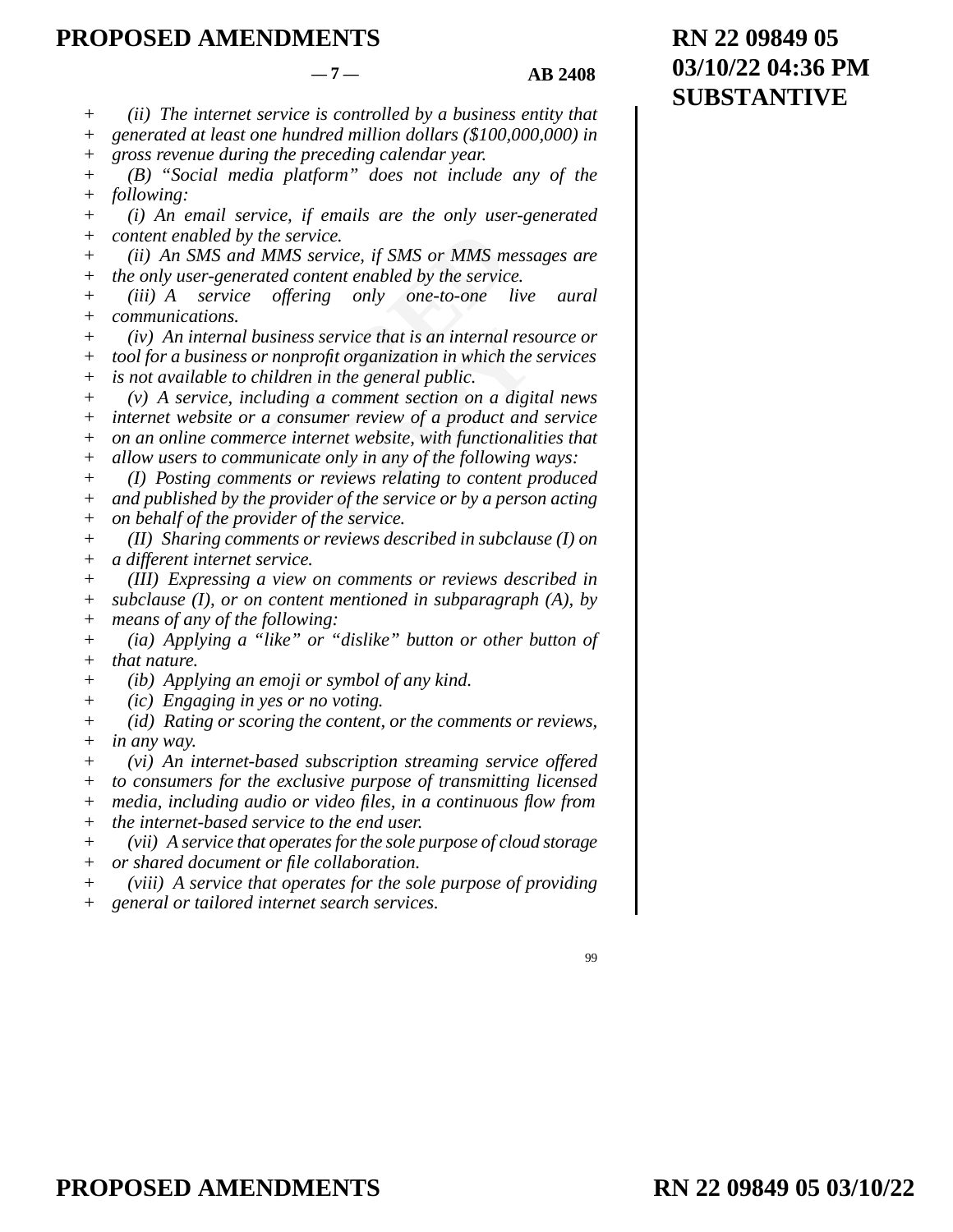$AB \, 2408$   $-8$  —

*(b) An operator of a social media platform has a duty not to*   $+$ 

*addict child users. A social media platform's duty not to addict*   $+$ 

*child users includes a duty not to addict child users by any of the*  +

*following means:*  +

*(1) The use or sale of a child user's personal data.*  +

*(2) The child user's engagement in the platform's products or*  +

*services, including through the use of notifications soliciting child users to access those products or services, or permissions or*   $+$ +

*advertising related to those products or services.*  +

*(3) The development, design, implementation, or maintenance of a design, feature, or affordance.*   $+$  $+$ 

including through the use of notifications solustications contains are products or services, or perially related to those products or services.<br>
See development, design, implementation, or n gn, feature, or affordance.<br>
A *Example 10 assert the legal rights of*<br>*COPY COPY COPY COPY COPY COPY COPY COPY COPY COPY COPY COPY COPY COPY COPY COPY COPY COPY COPY COPY COPY COPY COPY COPY COPY COPY (c) (1) A person authorized to assert the legal rights of a child user who suffers injury as a result of a violation of this section may bring an action against a violator to recover or obtain any of the following relief:*  +  $+$ + +

*(A) (i) Actual damages.*  +

*(ii) In a class action, the amount of damages awarded pursuant*  +

*to this subparagraph shall not be less than one thousand dollars (\$1,000) per member of the class.*   $+$ +

*(B) A civil penalty of up to twenty-five thousand dollars (\$25,000) per violation per calendar year.*  + +

*(C) Injunctive relief.*  +

*(D) Punitive damages.*   $+$ 

*(E) An award of litigation costs and no more than twice the amount of reasonable attorney's fees to a prevailing plaintiff.*   $^{+}$ +

*(F) Any other relief that the court deems proper.*  +

*(2) In an action pursuant to this subdivision in which the plaintiff*   $+$ 

*has shown, by a preponderance of the evidence, that the defendant addicted a child in violation of subdivision (b), the defendant shall*  + +

*have the burden of proving, by a preponderance of the evidence,*  +

*that the extent of the injury or injuries alleged in the action were not, in whole or in part, caused or exacerbated by the defendant's violation.*  + + +

*(3) (A) A knowing or willful violation of this section shall subject the violator to an additional civil penalty not to exceed two hundred fifty thousand dollars (\$250,000) per violation per*   $+$ +  $+$ 

*calendar year.*  +  $+$ 

*(B) A civil penalty pursuant to this paragraph shall not be treated as an offset against an award of damages caused by the*  +

99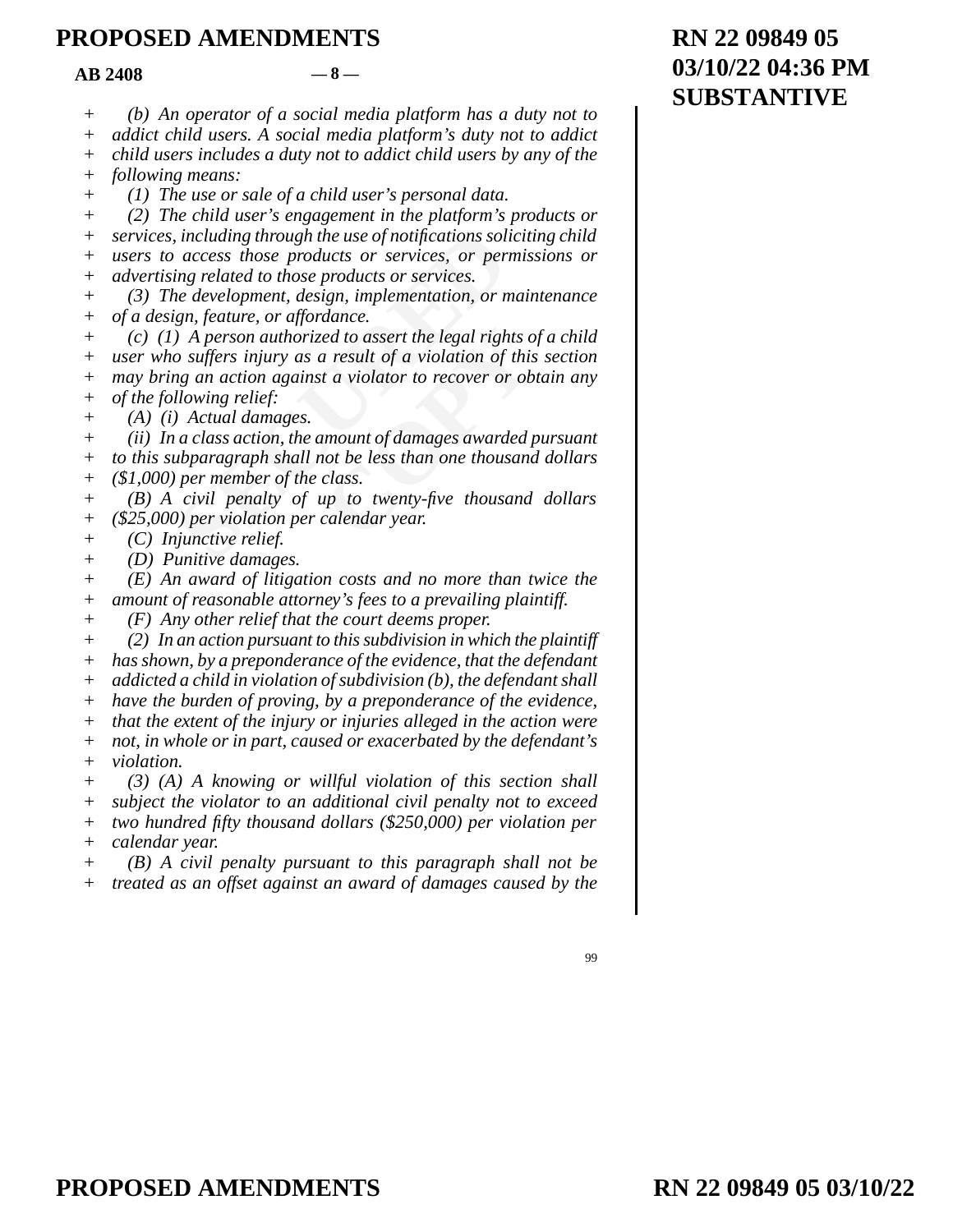#### $-9 - 4B = 2408$

*same knowing or willful violation in an action pursuant to this subdivision.*  +  $+$ 

*(4) A social media platform that, before January 1, 2023, developed, designed, implemented, or maintained features that were known, or should have been known, by the platform to be addictive to child users shall be liable for all damages to child users that are, in whole or in part, caused by the platform's features, including, but not limited to, suicide, mental illness, eating disorders, emotional distress, and costs for medical care, including*   $+$ +  $^{+}$ + + + +

*care provided by licensed mental health professionals.*   $+$ 

*(d) An operator of a social media platform shall not be subject*   $+$ 

*to a civil penalty pursuant to subdivision (c) if, before engaging in a practice that led to that violation, the operator did both of the following:*  +  $+$ +

*(1) Instituted and maintained a program of at least quarterly audits of its practices, designs, features, and affordances to detect practices or features that have the potential to cause or contribute to the addiction of child users.*  + + +  $+$ 

at are, in whole or in part, caused by the<br>including, but not limited to, suicide, mental ill<br>s, emotional distress, and costs for medical car<br>wided by licensed mental health professionals<br>n operator of a social media plat *co subdivision (c) if, before e*<br>violation, the operator did bo<br>ined a program of at least q<br>ns, features, and affordances i<br>ve the potential to cause or co<br>rs.<br>days of the completion of a<br>), any practice, design, fea<br>he *(2) Corrected, within 30 days of the completion of an audit described in paragraph (1), any practice, design, feature, or affordance discovered by the audit to present more than a de minimis risk of violating this section.*  + + + +

*(e) The provisions of this section are cumulative to any other duties or obligations imposed under other law.*  +  $+$ 

*(f) This section shall not be construed to impose liability for a social media platform for content that is generated by a user of the service, or uploaded to or shared on the service by a user of the service, that may be encountered by another user, or other users, of the service.*   $+$ +  $+$ + +

*(g) This section shall not be construed to negate or limit a cause of action that may have existed against an operator of a social media platform under the law as it existed before the effective date of this section.*  + + + +

*(h) The provisions of this section are severable. If any provision of this section or its application is held invalid, that invalidity shall not affect other provisions or applications that can be given effect without the invalid provision or application.*   $+$  $+$ + +

*(i) A waiver of this section is unenforceable as void against public policy.*   $+$ +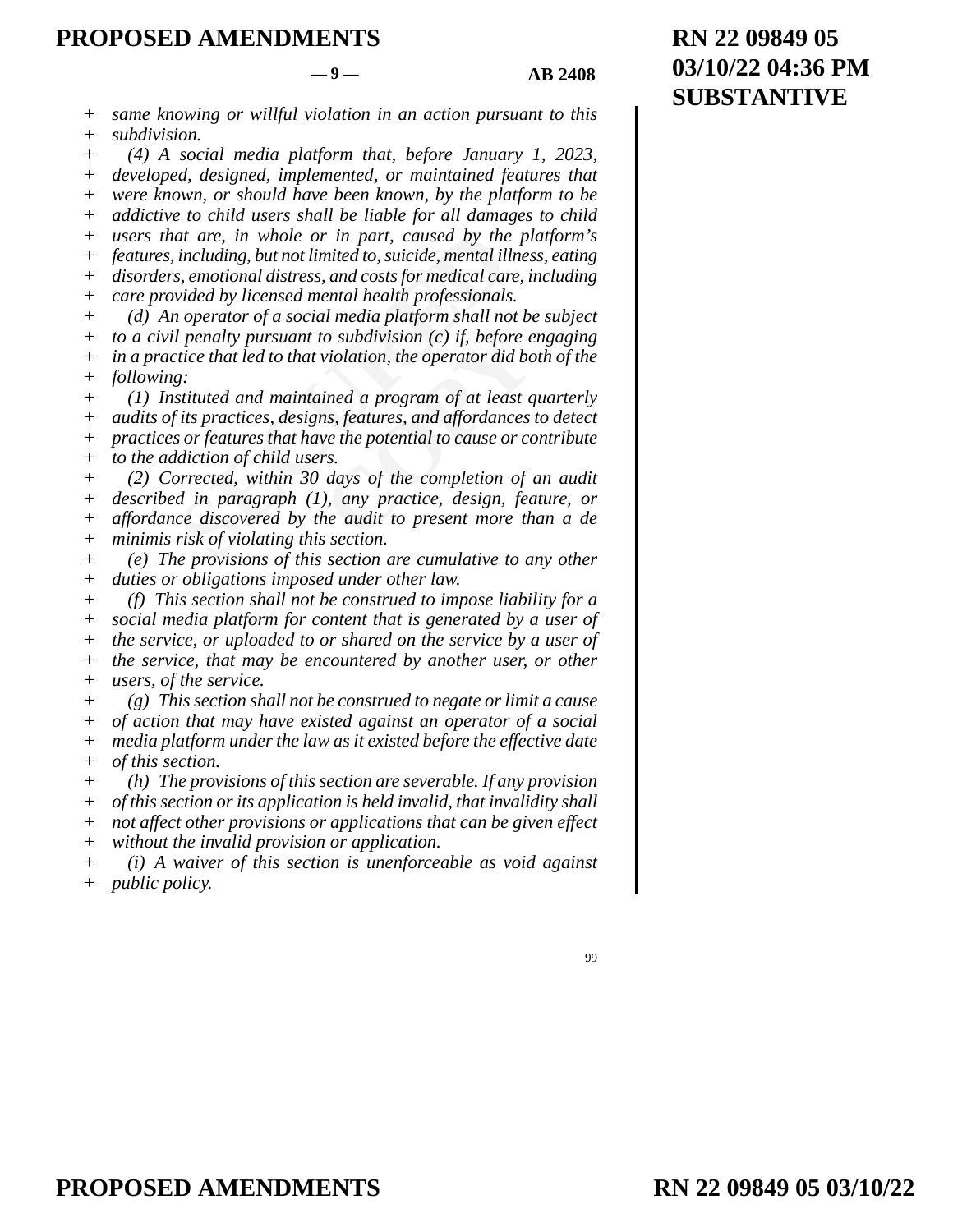#### $AB$  2408  $-10$

| Page 2 | 1              | SECTION 1. Section 1632 of the Civil Code is amended to             |
|--------|----------------|---------------------------------------------------------------------|
|        | $\overline{c}$ | read:                                                               |
|        | 3              | 1632. (a) The Legislature hereby finds and declares all of the      |
|        | $\overline{4}$ | following:                                                          |
|        | 5              | (1) This section was enacted in 1976 to increase consumer           |
|        | 6              | information and protections for the state's sizeable and growing    |
|        | 7              | Spanish-speaking population.                                        |
|        | $8\,$          | (2) Since 1976, the state's population has become increasingly      |
|        | 9              | diverse and the number of Californians who speak languages other    |
|        | 10             | than English as their primary language at home has increased        |
|        | 11             | dramatically.                                                       |
|        | 12             | (3) According to data from the American Community Survey,           |
|        | 13             | which has replaced the decennial census for detailed socioeconomic  |
|        | 14             | information about United States residents, approximately 15.2       |
|        | 15             | million Californians speak a language other than English at home,   |
|        | 16             | based on data from combined years 2009 through 2011. This           |
|        | 17             | compares to approximately 19.6 million people who speak only        |
|        | 18             | English at home. Among the Californians who speak a language        |
|        | 19             | other than English at home, approximately 8.4 million speak         |
|        | 20             | English very well, and another 3 million speak English well. The    |
|        | 21             | remaining 3.8 million Californians surveyed do not speak English    |
|        | 22             | well or do not speak English at all. Among this group, the five     |
|        | 23             | languages other than English that are most widely spoken at home    |
|        | 24             | are Spanish, Chinese, Tagalog, Vietnamese, and Korean. These        |
|        | 25             | five languages are spoken at home by approximately 3.5 million      |
|        | 26             | of the 3.8 million Californians with limited or no English          |
|        | 27             | proficiency, who speak a language other than English at home.       |
|        | 28             | (b) Any person engaged in a trade or business who negotiates        |
|        | 29             | primarily in Spanish, Chinese, Tagalog, Vietnamese, or Korean,      |
|        | 30             | orally or in writing, in the course of entering into any of the     |
|        | 31             | following, shall deliver to the other party to the contract or      |
|        | 32             | agreement, and any other person who will be signing the contract    |
|        | 33             | or agreement, and before the execution thereof, a translation of    |
|        | 34             | the contract or agreement in the language in which the contract or  |
|        | 35             | agreement was negotiated, that includes a translation of every term |
|        | 36             | and condition in that contract or agreement:                        |
|        | 37             | $(1)$ A contract or agreement subject to the provisions of Title 2  |
|        | 38             | (commencing with Section 1801) of, and Chapter 2b (commencing       |
| Page 3 | $\mathbf{1}$   | with Section 2981) and Chapter 2d (commencing with Section          |
|        | $\overline{2}$ | 2985.7) of Title 14 of, Part 4 of Division 3.                       |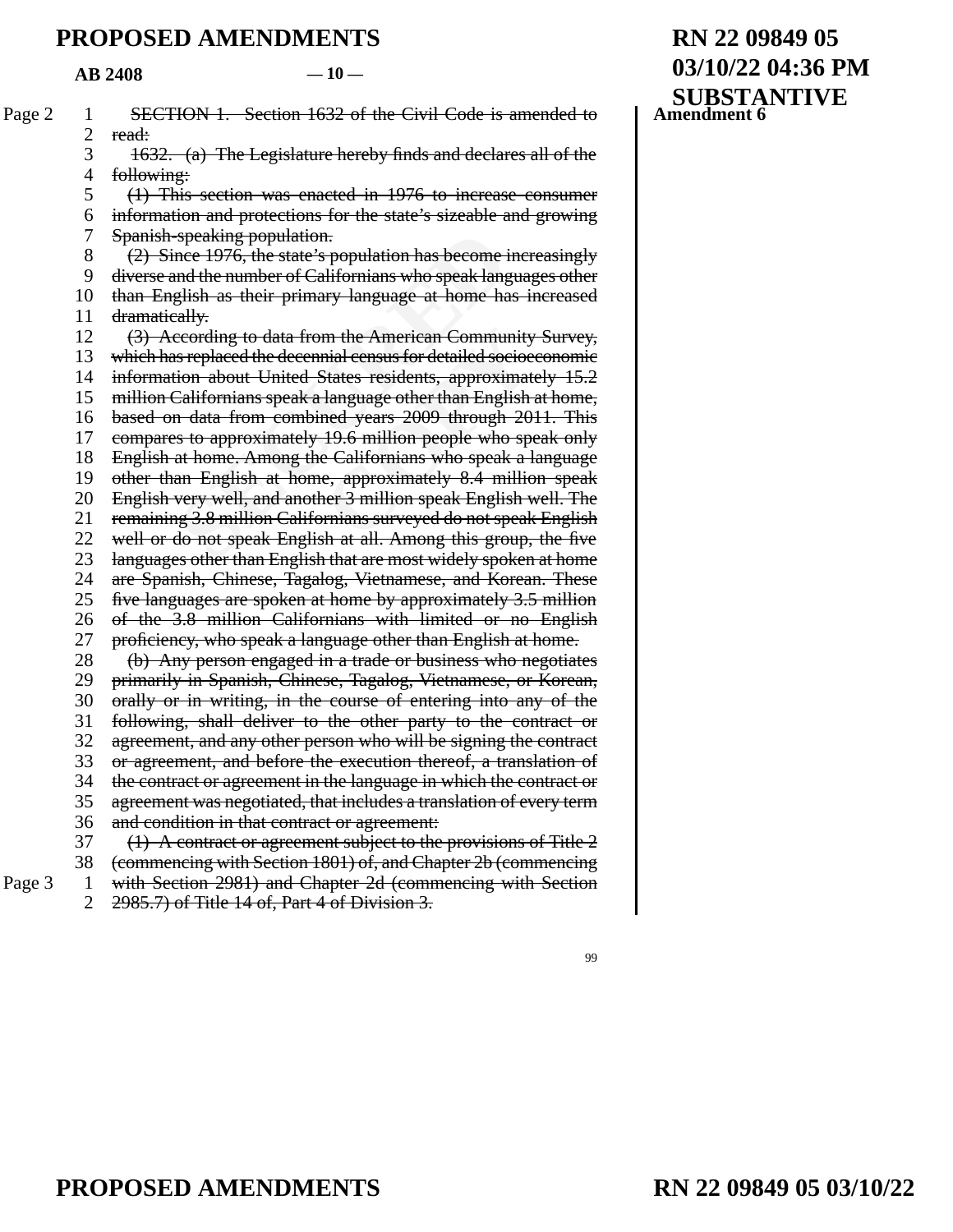99

(2) A loan or extension of credit secured other than by real property, or unsecured, for use primarily for personal, family, or household purposes. Page 3 3 4 5

- (3) A lease, sublease, rental contract or agreement, or other term 6
- of tenancy contract or agreement, for a period of longer than one 7
- month, covering a dwelling, an apartment, or mobilehome, or other 8
- dwelling unit normally occupied as a residence. 9
- (4) Notwithstanding paragraph (2), a loan or extension of credit 10
- for use primarily for personal, family, or household purposes in 11
- which the loan or extension of credit is subject to the provisions 12
- of Article 7 (commencing with Section 10240) of Chapter 3 of 13
- Part 1 of Division 4 of the Business and Professions Code, or 14
- Division 7 (commencing with Section 18000), or Division 9 15
- (commencing with Section 22000) of the Financial Code. 16
- (5) Notwithstanding paragraph (2), a reverse mortgage as 17
- If unit normally occupied as a residence.<br>
otwithstanding paragraph (2), a loan or extensi<br>
primarily for personal, family, or household<br>
he loan or extension of credit is subject to the<br>
le 7 (commencing with Section 1024 **Business and Professions C**<br>with Section 18000), or Divestory<br>22000) of the Financial Code<br>agraph (2), a reverse mort<br>immencing with Section 1923)<br>ent, containing a statement of<br>purpose of obtaining legal s<br>aged in busine described in Chapter 8 (commencing with Section 1923) of Title 4 of Part 4 of Division 3. 18 19
- (6) A contract or agreement, containing a statement of fees or 20
- charges, entered into for the purpose of obtaining legal services, 21
- when the person who is engaged in business is currently licensed 22
- to practice law pursuant to Chapter 4 (commencing with Section 23
- 6000) of Division 3 of the Business and Professions Code. 24
- (7) A foreclosure consulting contract subject to Article 1.5 25
- (commencing with Section 2945) of Chapter 2 of Title 14 of Part 26 27
- 4 of Division 3. (c) Notwithstanding subdivision (b), for a loan subject to this 28
- part and to Article 7 (commencing with Section 10240) of Chapter 29
- 3 of Part 1 of Division 4 of the Business and Professions Code, 30
- the delivery of a translation of the statement to the borrower 31
- required by Section 10240 of the Business and Professions Code 32
- in any of the languages specified in subdivision (b) in which the 33
- contract or agreement was negotiated, is in compliance with 34
- subdivision (b). 35
- (d) At the time and place where a lease, sublease, or rental 36
- contract or agreement described in subdivision (b) is executed, 37
- notice in any of the languages specified in subdivision (b) in which 38
- the contract or agreement was negotiated shall be provided to the 39
- lessee or tenant. 40
- (e) Provision by a supervised financial organization of a Page  $4 \quad 1$ 
	- translation of the disclosures required by Regulation M or 2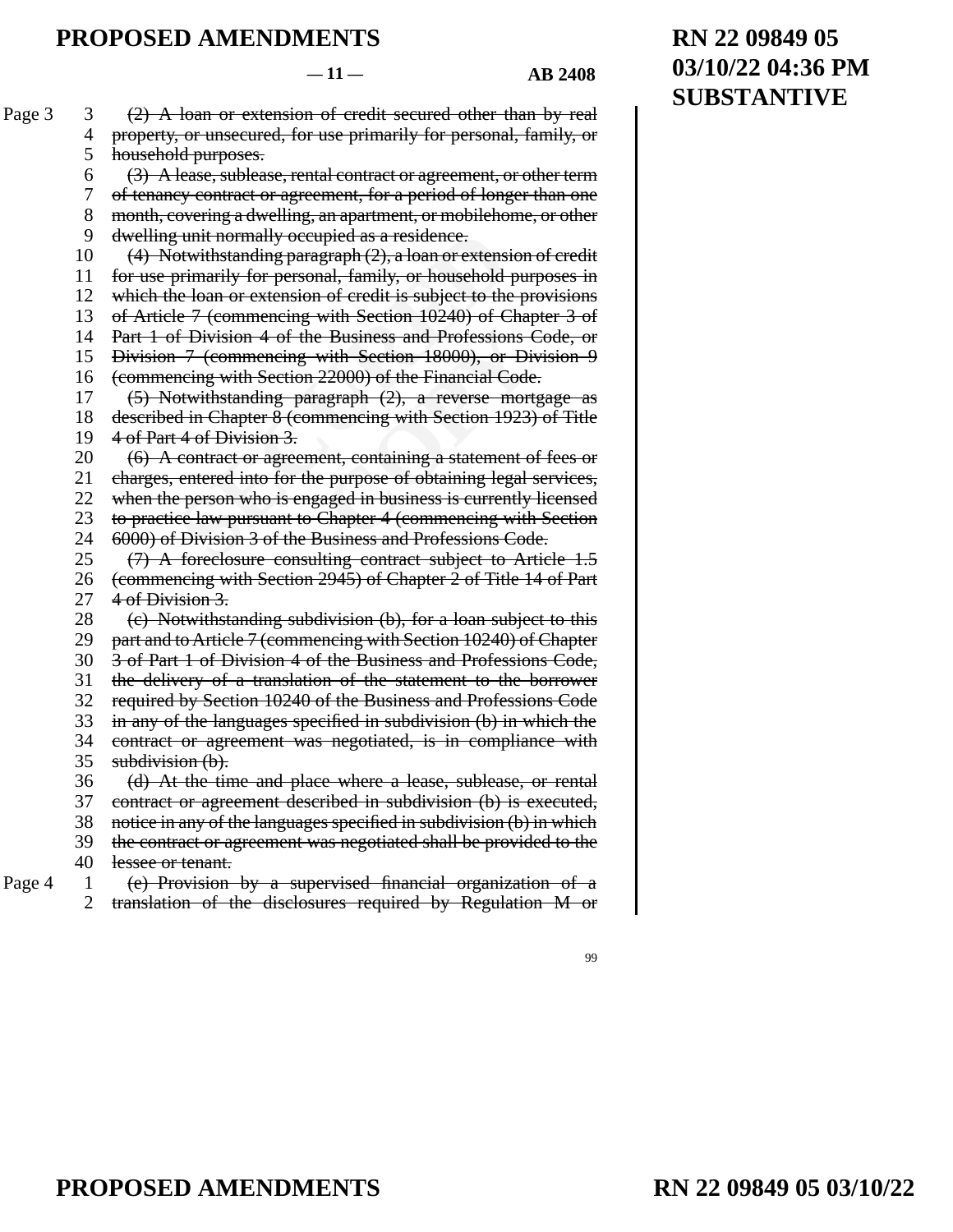$AR$  2408  $-12-$ 

ard to the original contract or agreement.<br>
Regulation M" and "Regulation Z" mean<br>
From, or interpretation promulgated by the<br>
prs of the Federal Reserve System and any in<br>
wal issued by an official or employee duly au<br>
rd etations or approvals dealing<br>ing or consumer lending, pur<br>ing Act, as amended (15 U.S<br>in, "supervised financial organ<br>eiation as defined in Section<br>ion, or holding company, aff<br>rson subject to Article 7 (commer<br>ode, or Di Regulation Z, and, if applicable, Division 7 (commencing with Section 18000) or Division 9 (commencing with Section 22000) of the Financial Code in any of the languages specified in subdivision (b) in which the contract or agreement was negotiated, prior to the execution of the contract or agreement, shall also be deemed in compliance with the requirements of subdivision (b) with regard to the original contract or agreement. (1) "Regulation M" and "Regulation Z" mean any rule, regulation, or interpretation promulgated by the Board of Governors of the Federal Reserve System and any interpretation or approval issued by an official or employee duly authorized by the board to issue interpretations or approvals dealing with, respectively, consumer leasing or consumer lending, pursuant to the Federal Truth in Lending Act, as amended (15 U.S.C. Sec.  $1601$  et seq.). (2) As used in this section, "supervised financial organization" means a bank, savings association as defined in Section 5102 of the Financial Code, credit union, or holding company, affiliate, or subsidiary thereof, or any person subject to Article 7 (commencing with Section 10240) of Chapter 3 of Part 1 of Division 4 of the Business and Professions Code, or Division 7 (commencing with Section 18000) or Division 9 (commencing with Section 22000) of the Financial Code. (f) At the time and place where a contract or agreement described in paragraph  $(1)$  or  $(2)$  of subdivision  $(b)$  is executed, a notice in any of the languages specified in subdivision (b) in which the contract or agreement was negotiated shall be conspicuously displayed to the effect that the person described in subdivision (b) is required to provide a contract or agreement in the language in which the contract or agreement was negotiated, or a translation of the disclosures required by law in the language in which the contract or agreement was negotiated, as the case may be. If a person described in subdivision (b) does business at more than one location or branch, the requirements of this section shall apply only with respect to the location or branch at which the language in which the contract or agreement was negotiated is used. (g) The term "contract" or "agreement," as used in this section, means the document creating the rights and obligations of the parties and includes any subsequent document making substantial changes in the rights and obligations of the parties. The term Page 4 3 4 5 6 7 8 9 10 11 12 13 14 15 16 17 18 19 20 21 22 23 24 25 26 27 28 29 30 31 32 33 34 35 36 37 38 39 40 Page  $5 \quad 1$ 2

# **RN 22 09849 05 03/10/22 04:36 PM SUBSTANTIVE**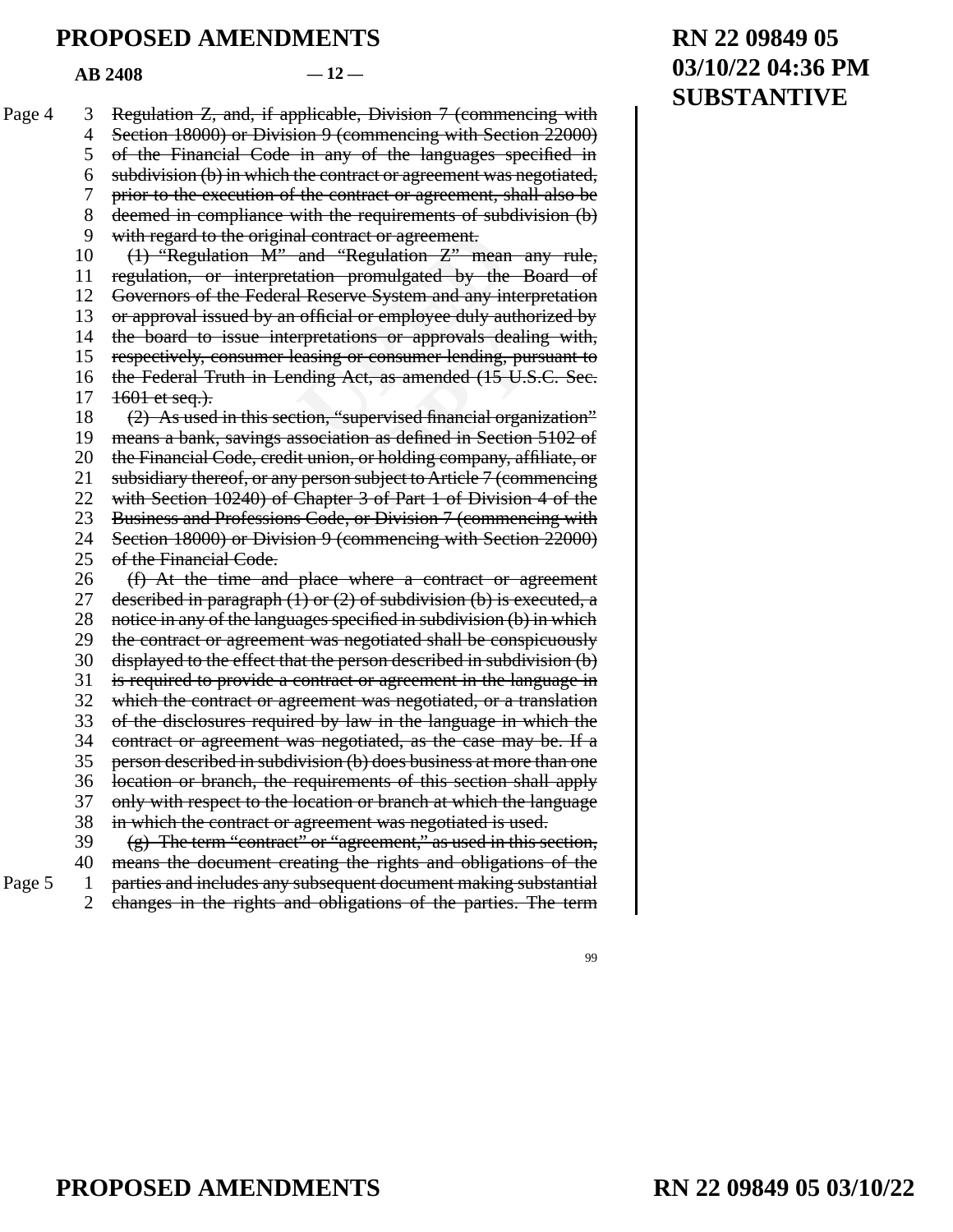#### $-13 - 4B \cdot 2408$

**RN 22 09849 05**

**SUBSTANTIVE**

**03/10/22 04:36 PM**

thase as provided by, or pursuant to, the origina<br>
Frm "contract" or "agreement" does not inch<br>
ment contract as defined in Sections 7151.2 *i*<br>
iness and Professions Code, nor does it inc<br>
tions, description of work to be ken or to be taken for the retaintract for the installation of g<br>ant to Chapter 9 (commenci<br>of the Business and Profession<br>contract or installation contract or installation contract or installation (b)<br>orated by reference "contract" or "agreement" does not include any subsequent documents authorized or contemplated by the original document such as periodic statements, sales slips or invoices representing purchases made pursuant to a credit card agreement, a retail installment contract or account or other revolving sales or loan account, memoranda of purchases in an add-on sale, or refinancing of a purchase as provided by, or pursuant to, the original document. The term "contract" or "agreement" does not include a home improvement contract as defined in Sections 7151.2 and 7159 of the Business and Professions Code, nor does it include plans, specifications, description of work to be done and materials to be used, or collateral security taken or to be taken for the retail buyer's obligation contained in a contract for the installation of goods by a contractor licensed pursuant to Chapter 9 (commencing with Section 7000) of Division 3 of the Business and Professions Code, if the home improvement contract or installation contract is otherwise a part of a contract described in subdivision (b). Matters ordinarily incorporated by reference in contracts or agreements as described in paragraph (3) of subdivision (b), including, but not limited to, rules and regulations governing a tenancy and inventories of furnishings to be provided by the person described in subdivision (b), are not included in the term "contract" or "agreement." (h) (1) This section does not apply to any person engaged in a trade or business who negotiates primarily in a language other than English, as described in subdivision (b), if the party with whom that person is negotiating is a buyer of goods or services, or receives a loan or extension of credit, or enters an agreement obligating that party as a tenant, lessee, or sublessee, or similarly obligates the party by contract or lease, and the party negotiates the terms of the contract, lease, or other obligation through the party's own interpreter. (2) As used in this subdivision, "the party's own interpreter" means a person who is not a minor and who is able to speak fluently and read with full understanding both the English language and any of the languages specified in subdivision (b) in which the contract, lease, or other obligation was negotiated, and who is not employed by, or whose service is not made available through, the Page 5 3 4 5 6 7 8 9 10 11 12 13 14 15 16 17 18 19 20 21 22 23 24 25 26 27 28 29 30 31 32 33 34 35 36 37 38 39

Page  $6 \quad 1$ 

person engaged in the trade or business. 2